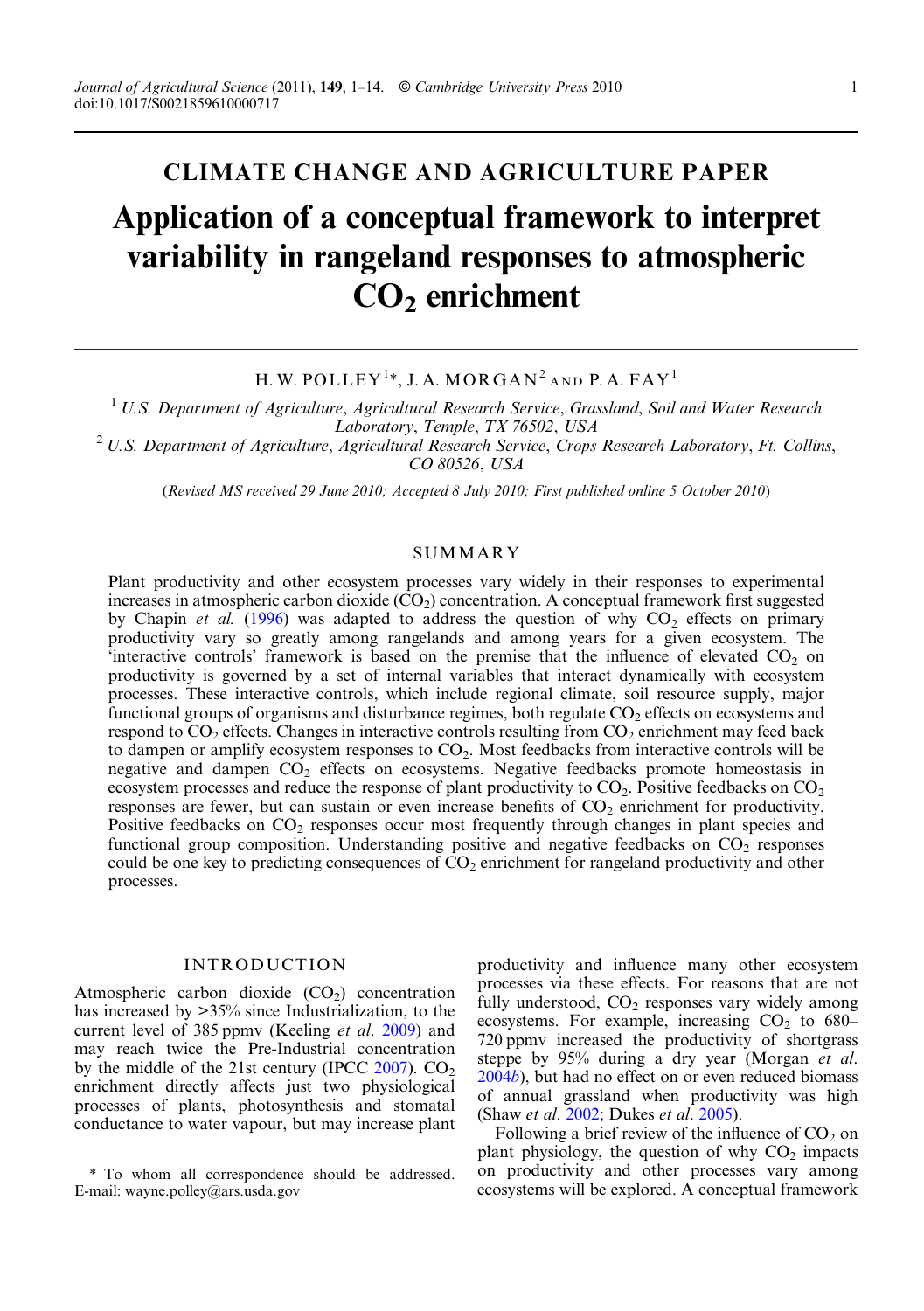<span id="page-1-0"></span>is applied to interpret this variability. The focus will be on rangeland ecosystems, defined as natural or seminatural herbaceous formations composed mostly of grasses (Polley [1997](#page-12-0)), but the framework described may be applied to any ecosystem. Rangelands and other grazing lands together form the largest and most diverse land resource on Earth and support livestock industries worldwide (Follett & Reed [2010\)](#page-10-0). In the USA alone, grazing lands support more than 60 million cattle and 8 million sheep (National Agricultural Statistics Service of USDA [2006\)](#page-12-0).

#### Leaf and plant responses to  $CO<sub>2</sub>$

Net photosynthesis of  $C_3$  plants usually increases almost linearly from sub-ambient  $CO<sub>2</sub>$  to the current  $CO<sub>2</sub>$  concentration when measured at high light intensity (Pearcy & Ehleringer [1984\)](#page-12-0). Typically,  $C_3$ photosynthesis continues to increase, albeit at a lesser rate, at greater-than-present  $CO<sub>2</sub>$  levels. At full illumination, net photosynthesis tends to be greater in  $C_4$  than  $C_3$  leaves at sub-ambient  $CO_2$ , but  $C_4$ photosynthesis approaches saturation at the current  $CO<sub>2</sub>$  concentration.

An increase in  $CO<sub>2</sub>$  usually reduces stomatal conductance to water vapour, especially among herbaceous species (Field et al. [1995](#page-10-0); Wand et al. [1999](#page-13-0)). Conductance declines by a similar proportion in  $C_3$  and  $C_4$  plants (Wand *et al.* [1999\)](#page-13-0). Transpiration per unit of leaf area may decline as a result, although feedbacks at the canopy and higher scales typically lessen the anti-transpiration effect of reduced conductance (McNaughton & Jarvis [1991\)](#page-11-0). When transpiration rates do decline, effects may include slower rates of soil water depletion by plants, improved plant water relations, and greater biomass production on rangelands and other water-limited ecosystems (Fredeen et al. [1997;](#page-10-0) Owensby et al. [1997](#page-12-0); Niklaus et al. [1998;](#page-12-0) Morgan et al. [2001,](#page-12-0) [2004](#page-12-0)b; Grünzweig & Körner [2001](#page-10-0); Polley et al. [2002](#page-12-0)a).

There is often a strong correlation between physiological sensitivity and growth response to  $CO<sub>2</sub>$  when plant densities are low and resources such as light and nitrogen (N) are plentiful. That correlation weakens when plant densities are high or conditions are less than optimal for growth. Thus, stand-level responses to  $CO<sub>2</sub>$  often depend as much on exogenous factors as on physiological sensitivity to  $CO<sub>2</sub>$ . As a consequence,  $CO<sub>2</sub>$  effects on productivity have been found to vary widely among grasslands and other rangelands. The effects of experimentally increasing  $CO<sub>2</sub>$  concentration range from no change or even a decrease in aboveground biomass of annual grassland when productivity is high (Shaw *et al.* [2002;](#page-13-0) Dukes et al. [2005\)](#page-10-0) to a 95% increase in aboveground biomass during a dry year on shortgrass steppe (Morgan et al.  $2001$ ,  $2004a$  $2004a$ ). Why is sensitivity to  $CO<sub>2</sub>$  so variable among ecosystems and years on a given ecosystem?



Fig. 1. Conceptual relationships between state factors (listed outside the circle; i.e. Parent Material and Potential Biota), interactive controls (underlined; i.e. Soil Resources and Functional Groups) and ecosystem processes. State factors are static over ecological time scales and constrain interactive controls. Interactive controls both regulate and respond to ecosystem processes. Like state factors, atmospheric  $CO<sub>2</sub>$ concentration is determined by factors that are largely external to and independent of ecosystem processes at the local scale. Unlike state factors, atmospheric  $CO<sub>2</sub>$ concentration is not static. Rather, the continuing increase in  $CO<sub>2</sub>$  concentration represents a chronic and cumulative change in the availability of an essential resource for plants (Smith et al. [2009](#page-13-0)). The figure is adapted from Chapin et al. ([1996\)](#page-10-0).

More specifically, what regulates the sensitivity of productivity and other ecosystem processes to  $CO<sub>2</sub>$ ? Do the constraints on ecosystem processes that are evident in short-term (years to decades) experiments operate indefinitely with little change? Or, do changes associated with  $CO<sub>2</sub>$  enrichment feed back to affect ecosystem sensitivity to  $CO<sub>2</sub>$ ? If so, long-term responses of ecosystems to  $CO<sub>2</sub>$  may not match shortterm dynamics.

## The interactive controls framework for assessing variability in  $CO<sub>2</sub>$  responses

Chapin et al. [\(1996](#page-10-0)) noted that ecosystem processes are regulated by both internal and external factors (Fig. 1). External factors or 'state factors', as the descriptors imply, are external to and independent of ecosystem processes. External factors include parent material, global climate, topography, potential biota and time (Jenny [1941](#page-11-0)), and may be regarded as static over an ecological timescale of decades. Chapin et al. [\(1996](#page-10-0)) suggested that ecosystems also are regulated by internal factors that are dynamic over ecological timescales. These dynamic, internal regulators of ecosystems were termed 'interactive controls' and include regional climate, soil resource supply, major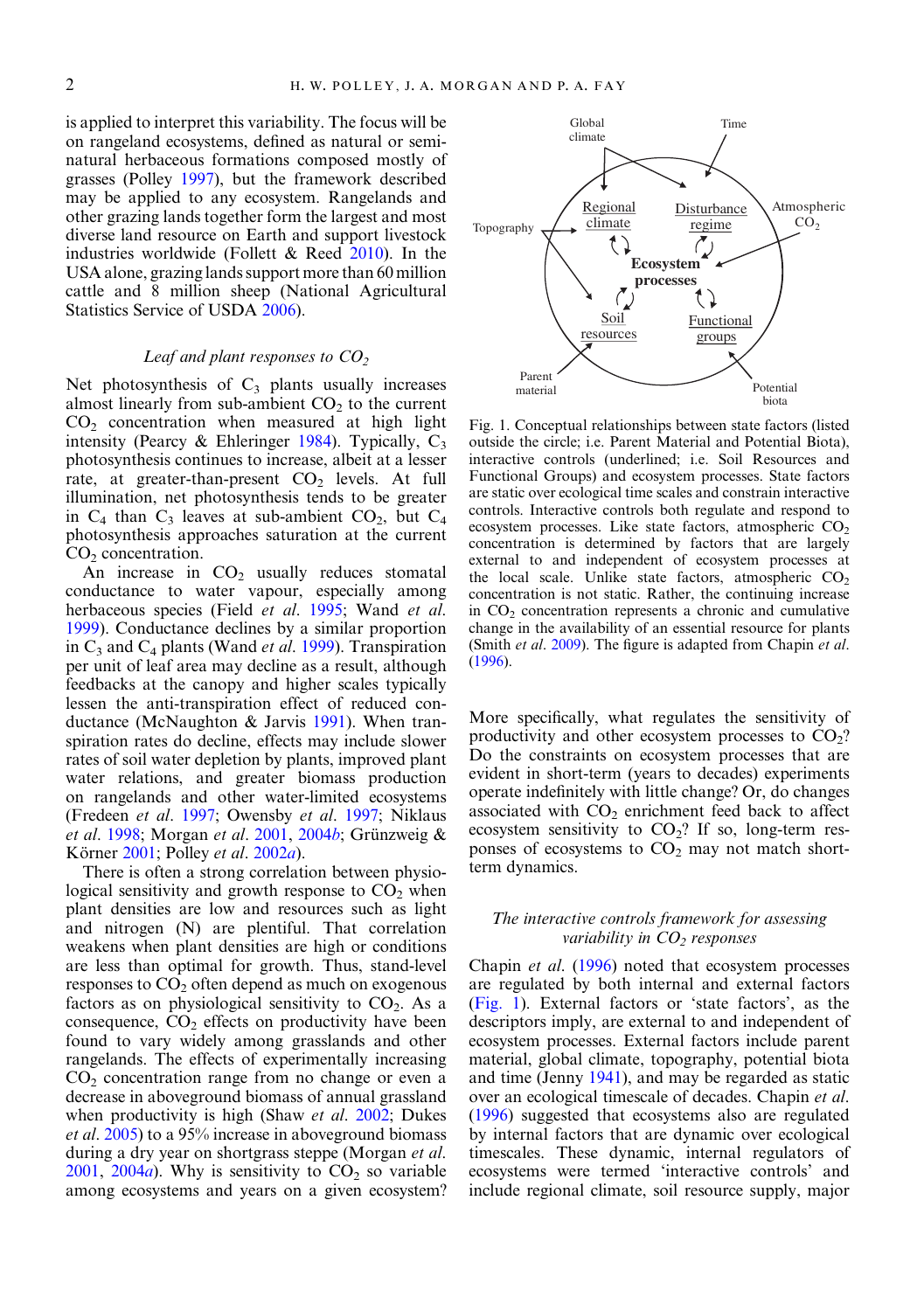functional groups of organisms (where functional groups are defined as organisms that have similar effects on ecosystem processes) and disturbance regime. Unlike state factors, interactive controls both regulate and respond to ecosystem processes. Interactive controls are constrained by state factors, but interact dynamically with ecosystem processes.

Atmospheric  $CO<sub>2</sub>$  concentration has changed through geological time (Jouzel et al. [1993;](#page-11-0) Petit et al. [1999](#page-12-0)), cycling between 180 and 300 ppmv during the past 650 000 years (Jansen et al. [2007\)](#page-11-0). However, atmospheric  $CO<sub>2</sub>$  has remained virtually constant for all but the most recent 200 of the last 12 000–15 000 years. For much of the recent past then, atmospheric  $CO<sub>2</sub>$  concentration may be regarded as static. Photosynthesis and respiration by terrestrial and other ecosystems influence the global growth rate of atmospheric  $CO<sub>2</sub>$  concentration (Heimann & Reichstein [2008\)](#page-11-0), but at local and regional scales, ecosystem processes have little influence on long-term values of atmospheric  $CO<sub>2</sub>$ . At these spatial scales,  $CO<sub>2</sub>$  concentration may be regarded as external to and independent of ecosystem processes. In contrast to state factors, however,  $CO<sub>2</sub>$  concentration is no longer static over ecologically relevant timescales. Atmospheric  $CO<sub>2</sub>$  concentration has increased by >35% since Industrialization, exceeding 300 ppmv for the first time in more than 650 000 years during the middle of the 20th century (Jansen et al.  $2007$ ), and is currently increasing at the rate of almost 2 ppmv per year (Canadell *et al.*  $2007$ ). Rising  $CO<sub>2</sub>$ represents a chronic and cumulative change in the availability of an essential resource for plants (Smith et al. [2009\)](#page-13-0).

Ecosystem responses to  $CO<sub>2</sub>$  enrichment are ultimately constrained by state factors. For example, the response of plant productivity to  $CO<sub>2</sub>$  enrichment depends on pool sizes and cycling rates of essential elements such as phosphorus (Smith et al. [2009\)](#page-13-0), which in turn depend on characteristics of the parent material from which soil was derived. Within limits imposed by state factors, however, proximal responses of ecosystems to  $CO<sub>2</sub>$  will be governed by dynamic relationships between ecosystem processes and interactive controls. Interactive controls regulate  $CO<sub>2</sub>$ effects on ecosystems, but the magnitude and nature of this regulation depends partly on how interactive controls *respond* to or are affected by  $CO<sub>2</sub>$ . Ecosystem responses to  $CO<sub>2</sub>$  will be dampened if changes caused by  $CO<sub>2</sub>$  enrichment intensify negative effects or reduce positive effects of interactive controls on  $CO<sub>2</sub>$  responses. Conversely, ecosystem responses to  $CO<sub>2</sub>$  will be amplified if changes at elevated  $CO<sub>2</sub>$  reduce negative effects or amplify positive feedbacks of interactive controls on  $CO<sub>2</sub>$  responses.

Global change experiments, including those with  $CO<sub>2</sub>$  treatments, are usually designed to determine how treatment effects on primary productivity and other processes depend on soil resource levels, climatic variables and plant species composition. That is, most experiments are designed to determine how interactive controls regulate ecosystem responses to  $CO<sub>2</sub>$  and other treatments. Less frequently addressed is the critical question of how interactive controls respond to  $CO<sub>2</sub>$  and whether changes in controls caused by  $CO<sub>2</sub>$ exert a positive or negative feedback on the rate and magnitude of ecosystem responses to atmospheric change. As an ecosystem's response to  $CO<sub>2</sub>$  increases, so does the perceived sensitivity of that ecosystem to CO<sub>2</sub>.

Considered in the sections that follow are ways in which (1) regional climate, soil resources, disturbance regime and functional groups of organisms may regulate ecosystem responses to  $CO<sub>2</sub>$  and (2) feedbacks resulting from the response of controls to  $CO<sub>2</sub>$ may affect ecosystem sensitivity to  $CO<sub>2</sub>$  enrichment. It is important to recognize that the amount by which a given interactive control responds to  $CO<sub>2</sub>$  and regulates ecosystem sensitivity to  $CO<sub>2</sub>$  will depend on changes in other interactive controls. Human intervention in ecosystems is pervasive, with effects that often operate independently of changes in  $CO<sub>2</sub>$ . The present paper focuses on dynamic interactions between  $CO<sub>2</sub>$  levels and interactive controls, but it is recognized that anthropogenic changes in controlling factors can substantially alter ecosystem processes and their responses to  $CO<sub>2</sub>$  concentration.

## REGULATION OF CO2 RESPONSE

## Regional climate

Rangeland productivity is governed largely by the effects of the spatial and temporal distribution of precipitation on soil water availability and the climatic effects on evaporative demand (Campbell et al. [1997;](#page-10-0) Morgan [2005;](#page-12-0) Fay et al. [2008;](#page-10-0) Heisler-White et al. [2009\)](#page-11-0). Most rangelands, but especially those on which productivity is strongly water-limited, should be sensitive to the positive effects of  $CO<sub>2</sub>$  enrichment on soil water content and plant water relations. Unless stomatal closure is compensated by atmospheric or other feedbacks, such as an increase in leaf area,  $CO<sub>2</sub>$  enrichment should slow canopy-level water loss (Polley et al. [2008](#page-13-0)) and the rate or extent of soil water depletion (Owensby et al. [1997;](#page-12-0) Polley et al. [2002](#page-12-0)a; Nelson et al. [2004\)](#page-12-0) and increase leaf and plant water use efficiency (Polley *et al.* [2002](#page-12-0)*a*; Fay *et al.* [2009\)](#page-10-0). Indeed, variability in water availability may be the single most important factor mediating the biomass response of rangeland vegetation to  $CO<sub>2</sub>$  (Morgan et al. [2004](#page-12-0)b).

Positive effects of  $CO<sub>2</sub>$  enrichment on productivity generally increase as precipitation and water availability decline, especially when water is saved at elevated CO<sub>2</sub> while plants are active. In general,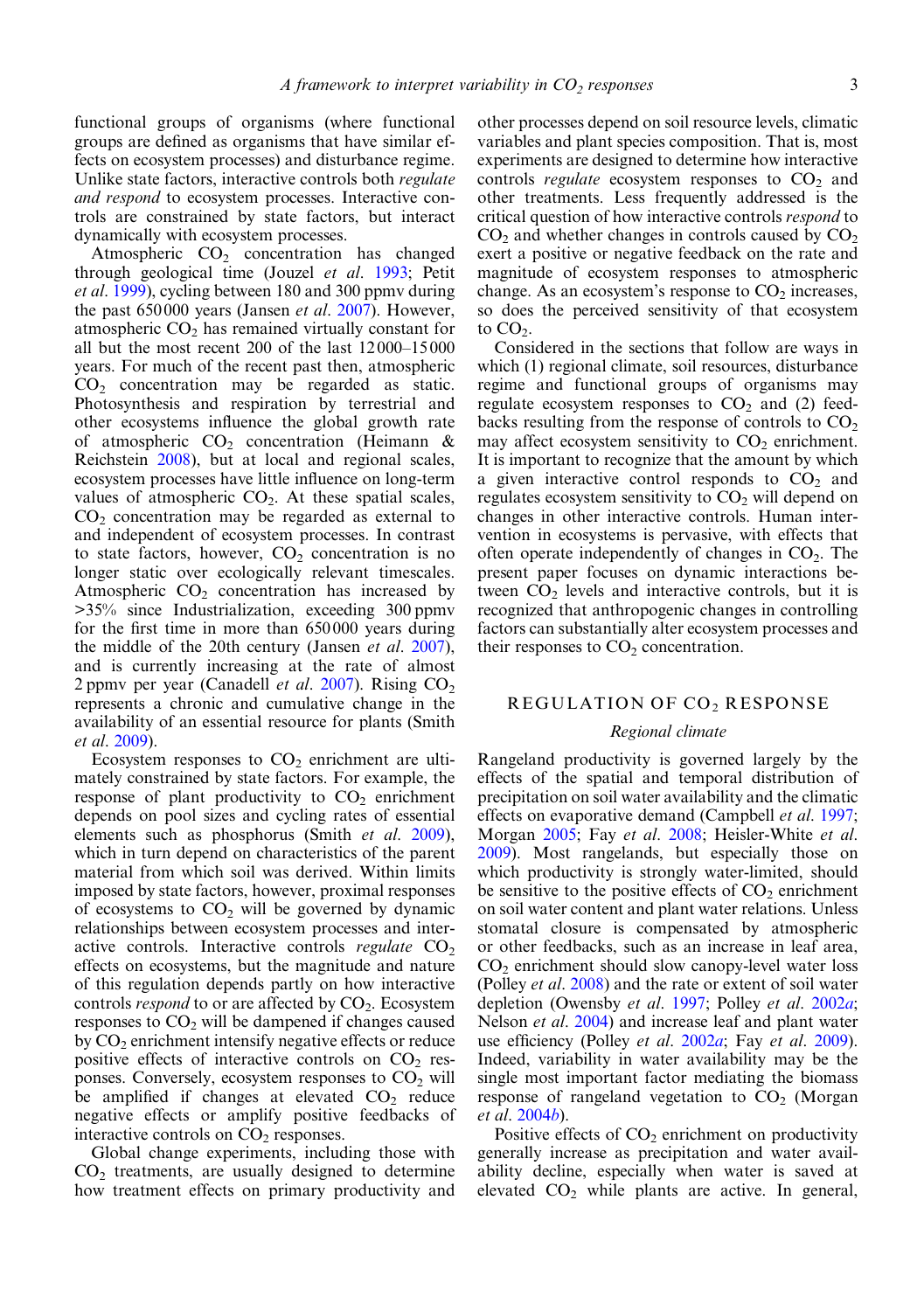

Fig. 2. The ratio of aboveground plant biomass at elevated compared to ambient  $CO<sub>2</sub>$  (biomass enhancement ratio) in Kansas tallgrass prairie (closed square), Colorado shortgrass steppe (closed circle) and Swiss calcareous grasslands (open diamond) as a function of yearly precipitation. The fitted line has an  $R^2$  of 0.48,  $P=0.005$ . The figure is adapted from Morgan et al. [\(2004](#page-12-0)b).

then, the  $CO<sub>2</sub>$  stimulation of biomass should be proportionally greater or more consistent on semiarid than mesic ecosystems and, for a given ecosystem, during dry than wet years (Morgan et al. [2004](#page-12-0)b). For example,  $CO<sub>2</sub>$  enrichment increased biomass production proportionally more on semi-arid shortgrass steppe (Morgan *et al.* [2004](#page-12-0)*a*) than on mesic tallgrass prairie (Owensby et al. [1997\)](#page-12-0) and calcareous grassland in Switzerland (Niklaus & Körner [2004\)](#page-12-0) and, for each ecosystem, during relatively dry than wetter years. Morgan et al. [\(2004](#page-12-0)b) found that the ratio of aboveground biomass production at elevated  $CO<sub>2</sub>$  to production at ambient  $CO<sub>2</sub>$  (biomass enhancement ratio) increased across these three grasslands as growing season precipitation declined from  $c$ . 750 mm to 250 mm (Fig. 2).

Positive effects of  $CO<sub>2</sub>$  enrichment on productivity do not consistently extend to arid ecosystems, however.  $CO<sub>2</sub>$  enrichment increased plant biomass in the Mojave Desert in the western USA only during a wet year, when the total precipitation was 2·4 times the long-term average for the site (Smith *et al.* [2000](#page-13-0)). These findings imply that a minimum level of precipitation or soil water availability exists below which  $CO<sub>2</sub>$  has little influence on productivity (Morgan *et al.*) [2004](#page-12-0)b; Nowak et al. 2004).  $CO<sub>2</sub>$  effects are negligible during most years in arid environments partly because a significant fraction of water loss is not under plant control. Much of precipitation probably is lost to evaporation rather than transpiration in arid and semi-arid ecosystems because evaporative demand of the atmosphere is high, plant cover is sparse, vegetation often must recover from extended periods of drought in order to appropriate water for growth, and most precipitation events are small (e.g. Sala & Lauenroth [1982;](#page-13-0) Wythers et al. [1999](#page-13-0)).

#### Soil resources

Low N availability frequently limits plant productivity on rangeland ecosystems (e.g. Seastedt et al. [1991\)](#page-13-0) and may reduce or even eliminate any benefit of  $CO<sub>2</sub>$  enrichment for plant growth (Owensby et al. [1994;](#page-12-0) Reich et al. [2006](#page-13-0)). Productivity is probably limited more often by N than by insufficiencies in other elements, but limits on the availability of any essential element of plants could constrain  $CO<sub>2</sub>$  effects on productivity.

Soil water content is a critical determinant of plant productivity, both because of its direct effect on plant water status and activity and its indirect effect in stimulating decomposition, mineralization, nutrient cycling and mass flow of elements to roots (Burke et al. [1997;](#page-10-0) Dijkstra et al. [2008\)](#page-10-0). The water-relations benefit of  $CO<sub>2</sub>$  to plant growth may result in part from an increase in N mineralization rates in wetter soils (Morgan et al. [2004](#page-12-0)b; Dijkstra et al. [2008](#page-10-0)).

## Disturbance regime

Many rangeland ecosystems are sustained in their current states by disturbances, the two most influential of which are grazing and fire. Disturbances, like other interactive controls, regulate  $CO<sub>2</sub>$  responses both directly and indirectly, the latter by affecting other controlling factors. Grazing and fire directly modify plant growth and physiology by removing plant tissues. Grazers can also serve as a vector for seed dispersal in faecal deposits (Kramp et al. [1998;](#page-11-0) Brown & Archer [1999](#page-10-0)), with the potential for profound changes in plant community structure. Many of the other effects of these disturbances on ecosystem processes are indirect, mediated through changes in soil resource levels or the biota.

Grazers strongly influence plant productivity on rangelands, but our understanding of how defoliation regulates productivity in response to changes in  $CO<sub>2</sub>$ levels is limited. It might be expected that defoliation would enhance the effects of changes in  $CO<sub>2</sub>$  levels on plant growth and speed plant recovery from defoliation by stimulating photosynthesis, at least in  $C_3$  species. Recent results confirm this expectation (D. J. Augustine, personal communication). Defoliated plants of Pascopyrum smithii recovered more rapidly when grown at elevated levels of  $CO<sub>2</sub>$ than at ambient levels. Photosynthesis rates were doubled in defoliated compared to non-defoliated plants grown at 780 ppmv  $CO<sub>2</sub>$ , but not in the plants grown at 400 ppmv  $CO<sub>2</sub>$ . Similarly, increasing  $CO<sub>2</sub>$  to 235 ppmv above ambient levels enhanced the production of vegetation growing in monoliths extracted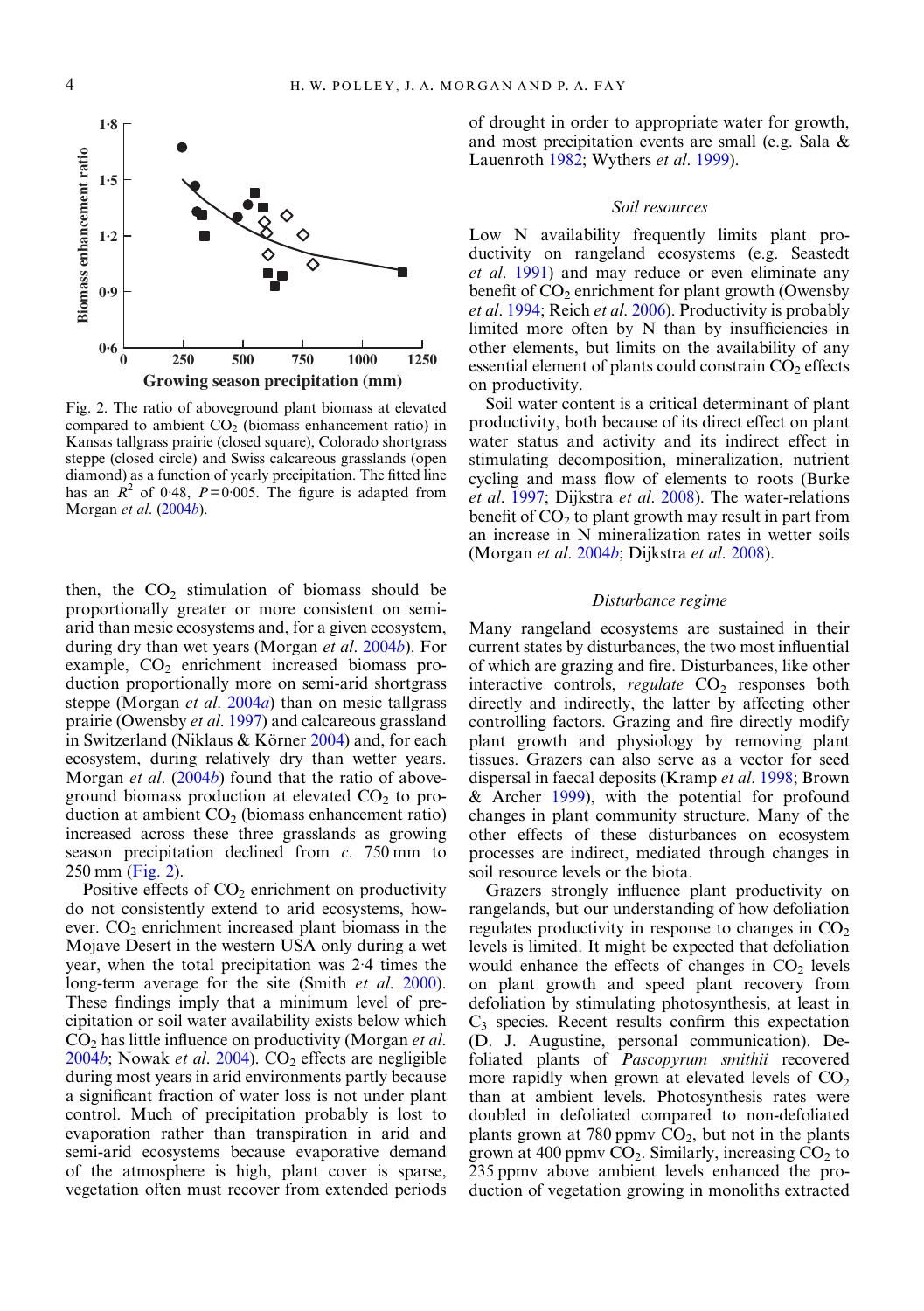from semi-natural grassland in Wales when plants were defoliated six times per year (Harmens et al.  $2004$ ). CO<sub>2</sub> treatment had no effect on production of plants defoliated just twice per year. In contrast, results from other studies do not support the view that defoliation magnifies  $CO<sub>2</sub>$  effects on plant growth. For example, re-growth following defoliation was no greater at elevated than at ambient levels of  $CO<sub>2</sub>$  for a  $C_3$  forb (Fajer *et al.* [1991\)](#page-10-0) or a  $C_4$  grass (Wilsey *et al.* [1994\)](#page-13-0). Plants of three grass species from each of three grassland ecosystems showed similar responses to  $CO<sub>2</sub>$ when clipped and not clipped (Wilsey et al. [1997\)](#page-13-0), as did vegetation on shortgrass steppe (Milchunas et al. [2005\)](#page-12-0) and a New Zealand pasture subjected to sheep grazing (Newton et al. [2006](#page-12-0)). Herbivory may even reduce plant sensitivity to  $CO<sub>2</sub>$ . Clipping reduced aboveground biomass of Arabidopsis thaliana more at elevated than at ambient  $CO<sub>2</sub>$ , for instance (Lau & Tiffin [2009](#page-11-0)).

Grazing may indirectly influence  $CO<sub>2</sub>$  effects on productivity by contributing to seed dispersal, seedling recruitment and, ultimately, vegetation change. Elevated  $CO<sub>2</sub>$  has been found to enhance seedling establishment on rangeland (Morgan et al. [2004](#page-12-0)a) and mesic pasture (Edwards et al. [2001\)](#page-10-0), but evidence for an effect of grazers is limited because of the difficulty of incorporating large animals into manipulative  $CO<sub>2</sub>$ experiments. In a rare  $CO<sub>2</sub>$  experiment with animals, Newton *et al.* [\(2006](#page-12-0)) found that grazing by sheep enhanced aboveground production of two important  $Trifolium$  species in  $CO<sub>2</sub>$ -enriched New Zealand pasture. Enhanced recruitment under grazing appears to have been an important factor in the  $CO<sub>2</sub>$  response of one of the species, T. subterraneum.

Fire indirectly affects  $CO<sub>2</sub>$  response via changes in soil resources and vegetation. Fires volatilize substantial quantities of N (Seastedt *et al.* [1991\)](#page-13-0), hence frequent burning may constrain ecosystem responses to  $CO<sub>2</sub>$  by reinforcing N limitations on plant growth. Fire also can affect ecosystem processes by changing plant abundances or composition. Henry et al. [\(2006](#page-11-0)) found that summer wildfire removed the suppressive effect of elevated  $CO<sub>2</sub>$  on primary productivity of annual grassland by increasing production of forb species. Conversely, spring burning favours  $C_4$  grasses at the expense of  $C_3$  forbs on tallgrass prairie (Howe [1994\)](#page-11-0), potentially diminishing biomass response to  $CO<sub>2</sub>$ . By increasing plant growth,  $CO<sub>2</sub>$  enrichment may also lessen the time period during which woody seedlings or saplings are most susceptible to fire and enhance woody incursion into grasslands (Bond  $2008$ ), with potential consequences for future  $CO<sub>2</sub>$ response.

#### Functional groups

Results from several studies have shown that the response of productivity to  $CO<sub>2</sub>$  is regulated by the number or identities of species or species groups present in plant assemblages (Leadley et al. [1999;](#page-11-0) Niklaus et al. [2001](#page-12-0); Reich et al. [2004\)](#page-13-0). Increasing the number of species or functional groups of species enhanced positive effects of  $CO<sub>2</sub>$  enrichment on aboveground and total biomass of herbaceous com-munities (Reich et al. [2004](#page-13-0)). Similarly, Niklaus et al. ([2001\)](#page-12-0) reported a positive correlation between the diversity of grassland communities and biomass enhancement at high  $CO<sub>2</sub>$ . Biomass may respond more to  $CO<sub>2</sub>$  in diverse than in depauperate communities simply because diverse communities are more likely to contain responsive species (Niklaus et al. [2001\)](#page-12-0). Alternatively, increasing diversity may increase  $CO<sub>2</sub>$  effects on biomass by maximizing plant capture of N, light and other resources that are required for greater production (Reich et al. [2004\)](#page-13-0).

#### Summary  $-$  regulation of  $CO<sub>2</sub>$  response

Results from manipulative experiments demonstrate that three interactive controls, regional climate, soil resources and functional groups of plants, strongly regulate  $CO<sub>2</sub>$  effects on rangeland productivity. The effects of the disturbance regime on  $CO<sub>2</sub>$  responses are variable in direction and are often inconsequential. The benefits of  $CO<sub>2</sub>$  enrichment for productivity generally increase as precipitation (regional climate) declines and species diversity (functional groups) increases, and decline as N availability decreases (soil resources). Consequently, differences in regional climate, functional groups and soil resources among rangeland ecosystems and among years for a given ecosystem contribute to variability in  $CO<sub>2</sub>$  effects on productivity. However, we must ask whether these controls on the response of a given ecosystem operate indefinitely without variation, or whether changes in controls caused by alterations in levels of  $CO<sub>2</sub>$  might feed back to amplify or dampen ecosystem sensitivity to  $CO<sub>2</sub>$ .

## FEEDBACKS ON CO<sub>2</sub> RESPONSES FROM CHANGES IN INTERACTIVE CONTROLS

#### Regional climate

Elevated  $CO<sub>2</sub>$  can lead to changes in canopy-level and local climatic factors that reduce water savings from a decrease in stomata conductance and, hence, the benefits of CO<sub>2</sub> enrichment for water-limited ecosystems. One of these negative feedbacks involves stomatal effects on leaf temperature. Partial stomatal closure reduces the transpiration rate and latent heat flux, leading to a rise in leaf temperature (Idso *et al.*) [1993;](#page-11-0) Kimball et al. [1995](#page-11-0)). The saturation vapour pressure of air increases as temperature rises, causing an increase in the leaf-to-air vapour pressure gradient.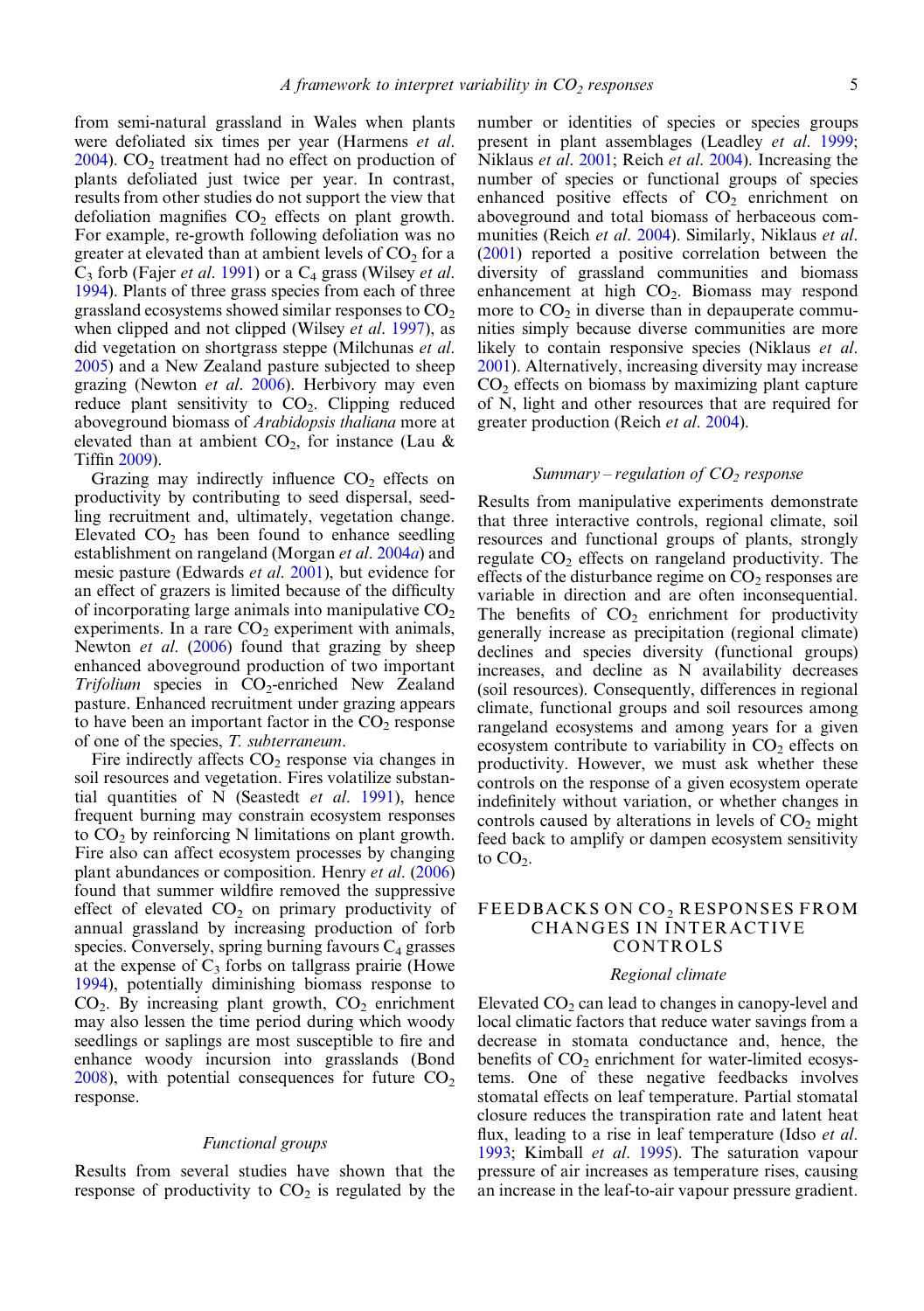<span id="page-5-0"></span>This increase in the driving gradient for water loss tends to offset effects of reduced conductance on transpiration. Higher canopy temperatures and reduced transpiration contribute to a second negative feedback on plant regulation of transpiration. The vapour pressure deficit of air within and immediately above vegetation depends partly on transpiration. Slower transpiration tends to dry air in the canopy boundary layer, further increasing the vapour pressure gradient for transpiration. Bunce et al. ([1997\)](#page-10-0) simulated these and other processes that regulate transpiration with a model calibrated using crop species. Simulations indicated that elevated CO<sub>2</sub> increased leaf temperature and the vapour pressure difference between leaves and air. This feedback, together with other feedbacks operative at regional scales, almost completely negated effects of a 20–60% decrease in canopy conductance on water loss. Negative feedbacks also have been shown to attenuate stomatal effects on rangeland transpiration. Elevated  $CO<sub>2</sub>$ often reduces leaf conductance to 20–50% of that measured at ambient  $CO<sub>2</sub>$ , but rarely reduces evapotranspiration on grasslands by greater than 20% (Morgan et al. [2004](#page-12-0)b). Elevated  $CO<sub>2</sub>$  also may reduce the tolerance of photosynthesis to acute heat stress, especially among  $C_4$  species and plants grown at supra-optimal temperatures (Hamilton et al. [2008\)](#page-11-0).

Any process that reduces the influence of plants on the amount of soil water that is returned to the atmosphere or the rate at which water is depleted from soil will limit the response of rangeland productivity to  $CO<sub>2</sub>$ . These processes include those regulated by other interactive controls, such as soils and disturbance regimes. Drainage of water below the rooting zone of plants represents a negative feedback on biomass response to  $CO<sub>2</sub>$  that depends, in turn, on soil texture. Deep drainage almost doubled at elevated compared to pre-industrial  $CO<sub>2</sub>$  in model grassland assemblages of Israel during the wet part of the growing season (Grünzweig & Körner [2001](#page-10-0)). Similarly,  $CO<sub>2</sub>$  enrichment increased water storage at 0·75–1·05 m depth in semi-arid shortgrass steppe (Nelson et al. [2004](#page-12-0)). Disturbances also can reduce plant regulation of water loss by reducing the cover of plants relative to bare soil.

# Soil resources

Most terrestrial N occurs in organic forms that are not readily available to plants, hence rangeland responses to CO2 depend partly on how quickly N cycles between organic and inorganic N compounds and whether changes associated with  $CO<sub>2</sub>$  enrichment accelerate or slow N cycling. The Progressive N Limitation (PNL) hypothesis holds that changes associated with  $CO<sub>2</sub>$  enrichment will create or reinforce N limitations on production by reducing N recycling to inorganic forms (Luo et al. [2004](#page-11-0)).



Fig. 3. Possible feedback effects of an increase in plant growth at elevated  $CO<sub>2</sub>$  on ecosystem N pools and N availability to plants. By increasing plant production, higher  $CO<sub>2</sub>$  increases N sequestration in plant biomass, litter pools and eventually  $SOM$ .  $CO<sub>2</sub>$  enrichment may increase or decrease the net rate at which N in SOM is mineralized to plant-available forms depending on whether microbial activity is 'primed' or inhibited by the extra C input to soil at elevated  $CO<sub>2</sub>$ . Increasing  $CO<sub>2</sub>$  also may increase the pool of available and total N by stimulating  $N_2$  fixation, reducing gaseous or liquid losses of N, or increasing retention of atmospheric N deposition.

According to the PNL hypothesis,  $CO<sub>2</sub>$  enrichment may lead to N limitation of productivity even in ecosystems in which N availability does not currently prevent a growth response to  $CO<sub>2</sub>$ . The PNL hypothesis arises from the observation that organic matter, whether in plants or soil, contains N and other elements in rather fixed ratios to C. To the extent that  $CO<sub>2</sub>$  enrichment increases plant production and C accumulation in ecosystems, it also increases the sequestration of N and other elements in organic matter (Fig. 3). As more N is sequestered over time, the availability of mineral N to plants could decline and limit  $CO<sub>2</sub>$  effects on productivity. It is the progressive decrease in N availability to plants, rather than the initial amount of available N, that distinguishes the PNL hypothesis. Consistent with the PNL hypothesis, two differently configured ecosystem models, G'DAY and DAYCENT, predict that CO<sub>2</sub>stimulation of net ecosystem production on tallgrass prairie and shortgrass steppe will decline over a 100 year period because of a decline in soil N availability (Pepper et al. [2005](#page-12-0)).

Elevated  $CO<sub>2</sub>$  has been found to reduce soil N availability (Reich et al. [2006](#page-13-0)), but results from most experiments indicate that various processes operate at elevated  $CO<sub>2</sub>$  to reduce the strength of this negative feedback by either delaying the onset of N limitation or enhancing N accumulation in soil/plant systems. Nitrogen limitation may be delayed by maximizing the amount of C sequestered per unit of N, that is by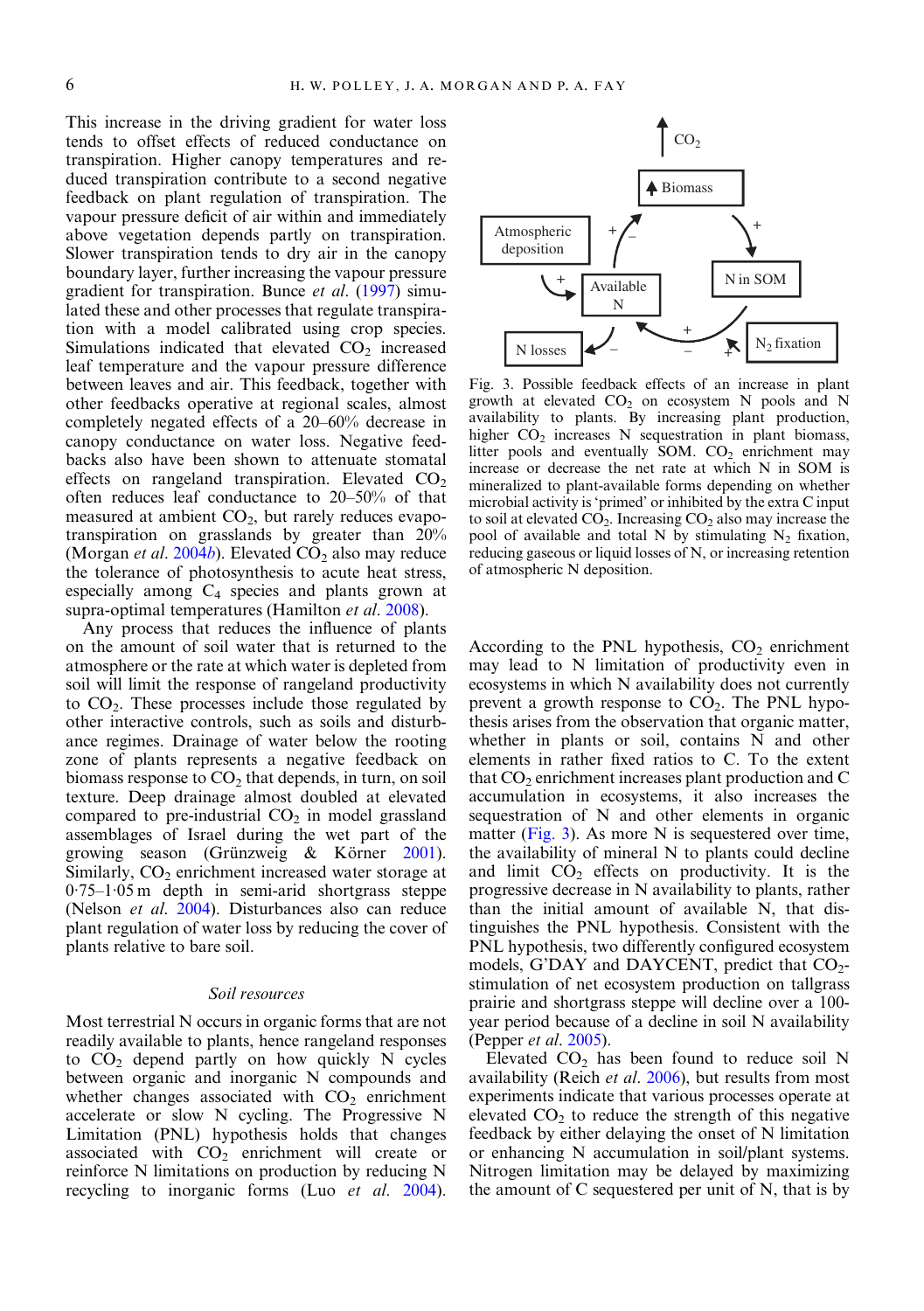maximizing the C:N ratio of organic matter. Organic matter accumulation is increased, for example, by transferring N from soil organic pools with relatively low C:N ratios to plants with higher C:N ratios, as demonstrated recently on mesic grassland (Gill et al. [2002,](#page-10-0) [2006](#page-10-0)) and semi-arid shortgrass steppe (Pendall et al. [2003](#page-12-0)). On mesic grassland, microbes mineralized resident soil organic matter (SOM) to meet their nutritional needs at high  $CO<sub>2</sub>$ . The N released by decomposition of SOM contributed to an increase in total N content of plant tissues (Gill et al. [2006\)](#page-10-0) and sustained an increase in plant productivity at high  $CO<sub>2</sub>$  (Polley *et al.* [2003\)](#page-13-0). In the absence of additional N required to stabilize organic C in soil pools, however, much of the extra organic C that was added to soil at elevated  $CO<sub>2</sub>$  was dissipated through rapidly cycling soil pools and did not accumulate (Gill et al. [2002](#page-10-0)). Decomposition rates of resident SOM more than doubled at elevated  $CO<sub>2</sub>$  on shortgrass steppe in Colorado (Pendall *et al.* [2003\)](#page-12-0). The N released by more rapid decomposition of SOM reduced N limitations on growth and contributed to an increase in productivity at elevated  $CO<sub>2</sub>$  (Dijkstra et al. [2008\)](#page-10-0).

Various other processes may increase N accumulation in soil/plant systems and contribute to a positive feedback on  $CO<sub>2</sub>$  responses. These processes include increased biological fixation of N, greater retention of atmospheric N deposition, reduced losses of N in gaseous or liquid forms, and more complete explora-tion of soil by expanded root systems (Luo et al. [2004](#page-11-0); [Fig. 3](#page-5-0)). Perhaps the most rapid and direct manner by which  $CO<sub>2</sub>$  enrichment could increase N accumulation on rangelands is by stimulating fixation of atmospheric  $N_2$  by the legume-*Rhizobium* symbiosis. The absolute amount of plant-available N that can be derived from additional  $N_2$  fixation at elevated  $CO_2$  is large. For example, enrichment to  $600$  ppmv  $CO<sub>2</sub>$  was found to increase the annual N yield of mixed grass/ legume swards by 9–13% (Zanetti et al. [1997\)](#page-13-0). All additional N at elevated  $CO<sub>2</sub>$  was derived from enhanced  $N_2$  fixation. Similarly, increasing  $CO_2$  by 80–150% above the ambient concentration increased  $N_2$  fixation by the woody legume *Acacia smallii* Isely (huisache) by a factor of 3–4 (Polley et al. [1997\)](#page-12-0). Elevated  $CO<sub>2</sub>$  stimulated N<sub>2</sub> fixation by increasing both the mass of root modules per plant and fixation per unit of nodule mass. In the absence of large N input from legumes, the N concentration of leaves or aboveground tissues declined on shortgrass steppe, tallgrass prairie, and mesic grassland at elevated  $CO<sub>2</sub>$ and on tallgrass prairie with warming, but total N content of aboveground tissues increased as plant biomass increased on these ecosystems and on annual grasslands (Owensby et al. [1993;](#page-12-0) Hungate et al. [1997](#page-11-0); King et al. [2004](#page-11-0); Wan et al. [2005](#page-13-0); Gill et al. [2006](#page-10-0); Dijkstra et al. [2008\)](#page-10-0). The implication is that plants accessed more, rather than less, N at elevated  $CO<sub>2</sub>$ ,

thereby delaying the onset of N limitation to pro-ductivity. Pepper et al. ([2005\)](#page-12-0) point out that a modest and gradual increase in soil N may be sufficient to overcome PNL in the long term.

## Disturbance regime

 $CO<sub>2</sub>$  enrichment may change the behaviour of grazers and possibly the intensity of grazing by altering forage quality (Polley et al. [2000](#page-12-0)), with potential feedback effects on plant responses to  $CO<sub>2</sub>$ . Plant N concentration usually declines at elevated  $CO<sub>2</sub>$  (Owensby et al. [1993](#page-12-0); Cotrufo et al. [1998;](#page-10-0) Morgan et al. [2004](#page-12-0)a), implying that  $CO<sub>2</sub>$  enrichment will reduce the crude protein content of forage. Conversely, elevated  $CO<sub>2</sub>$ may improve forage quality by increasing tissue concentrations of non-structural carbohydrates (Read et al. [1997](#page-13-0)). On shortgrass steppe,  $CO<sub>2</sub>$  enrichment reduced the crude protein concentration of autumn forage below critical maintenance levels for livestock in 3 out of 4 years and reduced the digestibility of forage by 14% in mid-season (Milchunas et al. [2005\)](#page-12-0). Significantly, the grass most favoured by  $CO<sub>2</sub>$  enrichment also had the lowest crude protein concentration. In addition, the unpalatable shrub Artemisia frigida exhibited the largest biomass increase of all plant species, a 40-fold increase during 5 years at elevated  $CO<sub>2</sub>$  (Morgan *et al.* [2007\)](#page-12-0). The magnitude and even sign of the feedback of changes in forage quality on  $CO<sub>2</sub>$  responses will probably depend on whether changes in forage quality result in an increase or decrease in grazing intensity.

Increased  $CO<sub>2</sub>$  could increase fire frequency or intensity (Sage [1996\)](#page-13-0) and thereby reinforce the effects of fire on ecosystem processes by increasing plant production, fuel load, or fuel flammability. The flammability of plants should increase if, as often observed,  $CO<sub>2</sub>$  enrichment increases the accumulation of non-structural carbohydrates in plant tissues (Read et al. [1997](#page-13-0)). Conversely, rising  $CO<sub>2</sub>$  could reduce the intensity or frequency of fires by delaying soil water depletion during dry periods (Morgan et al. [2004](#page-12-0)b) and increasing the water content of fuel or the ratio of live to dead tissues in plant stands. This suppressive effect of  $CO<sub>2</sub>$  on fire will probably be most important for rangelands on which dry intervals are relatively brief (Sage [1996](#page-13-0)). A delay of days to weeks in canopy senescence would probably have little effect on fire in rangelands which regularly experience extended periods of drought. Plant growth appears to be particularly responsive to  $CO<sub>2</sub>$  among several fireadapted annual grasses, including Bromus tectorum and Avena barbata (Smith et al. [1987;](#page-13-0) Jackson et al. [1994;](#page-11-0) Ziska *et al.* [2005](#page-13-0)), evidence that  $CO<sub>2</sub>$  enrichment can promote a positive feedback on productivity by enhancing flammability or fuel load. On the other hand, more frequent fires may dampen  $CO<sub>2</sub>$  effects on productivity by reducing N availability to plants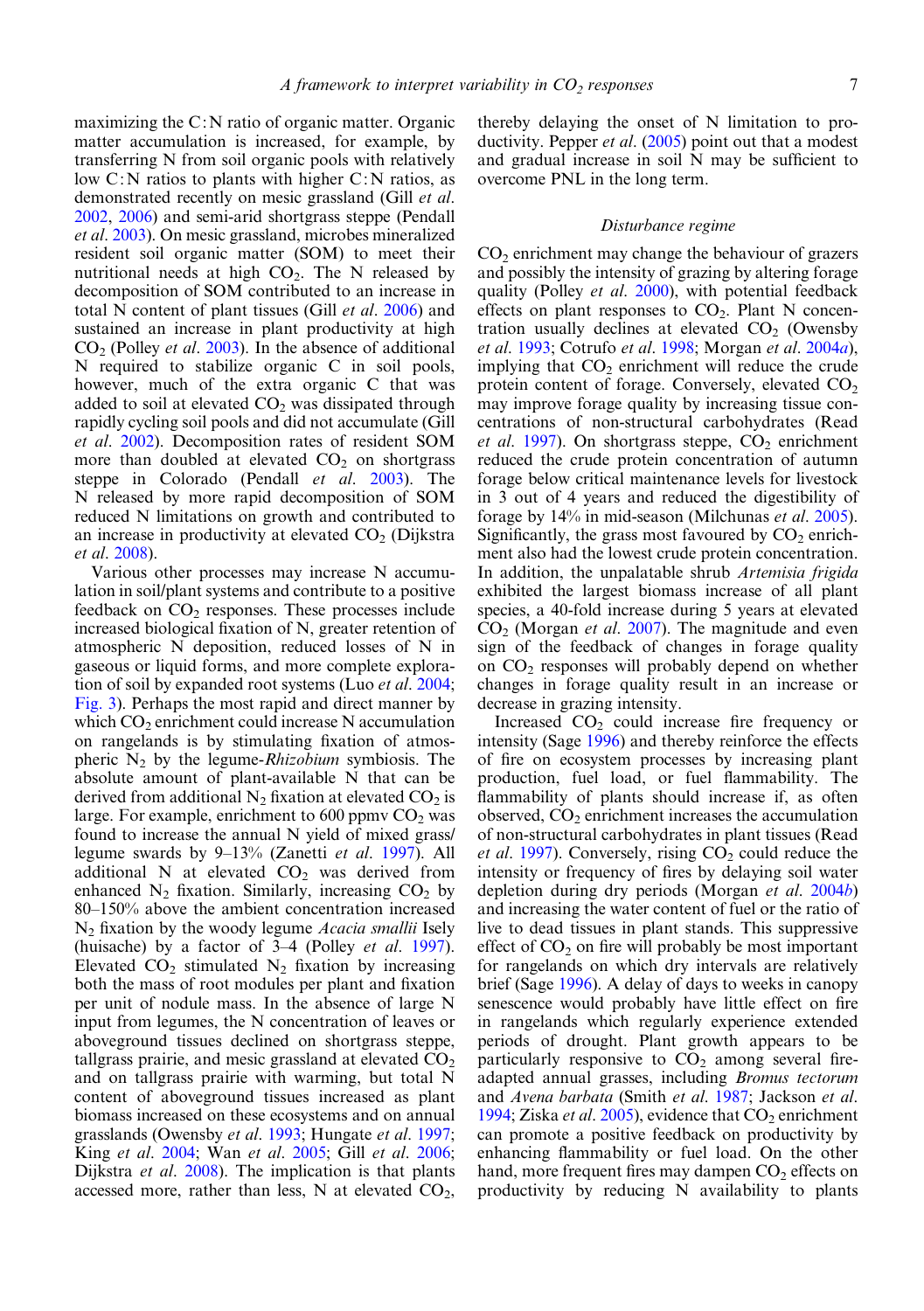(Seastedt et al. [1991](#page-13-0)) or increasing the fraction of water that is lost to evaporation.

#### Functional groups

 $CO<sub>2</sub>$  enrichment has been shown to alter plant abundances, and thus the potential response of productivity to  $CO<sub>2</sub>$ , in most experiments with multi-species communities (Körner et al. [1997;](#page-11-0) Niklaus et al. [2001](#page-12-0); Polley et al. [2003;](#page-13-0) Morgan et al. [2007\)](#page-12-0). It might be predicted that  $CO<sub>2</sub>$  enrichment would increase the size or abundance of legumes and favour potentially more responsive  $C_3$  over  $C_4$  species, but  $CO_2$  effects vary among ecosystems. Legumes were more abundant at elevated than ambient  $CO<sub>2</sub>$  in New Zealand pasture and Mediterranean grasslands (Edwards et al. [2001](#page-10-0); Joel et al. [2001\)](#page-11-0), but as a group responded little to  $CO<sub>2</sub>$  in calcareous grassland (Leadley *et al.* [1999](#page-11-0)). Similarly, as predicted by differences in photosyn-thetic pathway (Polley [1997](#page-12-0)), elevated  $CO<sub>2</sub>$  enhanced productivity of  $C_3$  over  $C_4$  grasses in shortgrass steppe (Morgan et al. [2007\)](#page-12-0), but did not benefit  $C_3$  grasses on C4-dominated tallgrass prairie (Owensby et al. [1999](#page-12-0)). Several factors likely contribute to inconsistencies in  $CO<sub>2</sub>$  effects on vegetation. First, the life stage of plants most affected by  $CO<sub>2</sub>$  differs among experiments. In relatively closed canopies of perennial species, species change probably results mostly from differences in the growth responses of established plants to  $CO<sub>2</sub>$ . Over longer time periods or in other ecosystems, vegetation change results partly from differences in the responses of seed production (Edwards et al. [2001](#page-10-0)) or seedling recruitment and survivorship among species to  $CO<sub>2</sub>$ (Smith et al. [2000;](#page-13-0) Morgan et al. [2004](#page-12-0)a). Secondly, it is likely that  $CO<sub>2</sub>$  effects on vegetation differ among ecosystems because factors that limit seedling establishment and plant growth differ among ecosystems or among years for a given ecosystem (Belote et al. [2003](#page-10-0)). Species change in water-limited systems is often linked to  $CO<sub>2</sub>$  effects on soil water content (Morgan et al.  $2004b$  $2004b$ ).  $CO<sub>2</sub>$  enrichment changed species abundances in ecosystems as diverse as Swiss grassland and semi-arid shortgrass steppe by slowing soil water depletion and preferentially increasing seedling recruitment of certain species (Niklaus et al.  $2001$ ; Morgan et al.  $2004a$  $2004a$ ). In contrast,  $CO<sub>2</sub>$  had little effect on species abundances in  $C_4$ -dominated tallgrass prairie in Kansas, USA (Owensby et al. [1999](#page-12-0)), presumably because the growth of the shorter  $C_3$ species was limited by low light or N availability, or  $C_3$  plants were incapable of exploiting the mid- to late-season improvement in soil water that occurred at elevated  $CO<sub>2</sub>$ .

If the plants that benefit most from  $CO<sub>2</sub>$  enrichment are dominant species or become important contributors to communities, species change should increase the positive effect of higher  $CO<sub>2</sub>$  on productivity (e.g. Stöcklin et al. [1998\)](#page-13-0). The link between the change



Fig. 4. The response of net ecosystem  $CO<sub>2</sub>$  exchange (NEE) of grassland to a 1–2-day change in  $CO<sub>2</sub>$  concentration of 175 ppmv. Mesic grassland was exposed for 3 years to a continuous gradient in  $CO<sub>2</sub>$  spanning sub-ambient to elevated concentrations in elongated chambers. Daytime NEE was measured continuously in each of 18 plots, 5 m long and 1 m wide, along the gradient. The amount by which NEE of each plot was greater at elevated than sub-ambient  $CO<sub>2</sub>$  following brief change in  $CO<sub>2</sub>$  (E-S) increased linearly as the ratio of  $C_3$  plant cover to total cover increased. The graph is reproduced from Polley *et al.* ([2007\)](#page-13-0).

in relative abundance of a species and its growth response to  $CO<sub>2</sub>$  should be strongest in communities that establish following disturbances and when plants of all species are of similar size. On the other hand, species change that is caused by factors other than  $CO<sub>2</sub>$  may reduce  $CO<sub>2</sub>$  effects on productivity. Elevating  $CO<sub>2</sub>$  increased biomass of newly planted grassland communities by increasing the growth of ruderal species (Niklaus et al. [2001\)](#page-12-0). The response of community biomass to  $CO<sub>2</sub>$  decreased over time, apparently because N availability declined following planting and favoured species that were more stresstolerant but less  $CO<sub>2</sub>$ -responsive than ruderals.

Unfortunately, there is little evidence from which to infer the impact of species feedbacks on productivity and other ecosystem processes. Biomass of  $C_3$  species increased at the expense of  $C_4$  grass biomass in mesic grassland, irrespective of  $CO<sub>2</sub>$  treatment (Mielnick et al. [2001;](#page-12-0) Polley et al. [2003\)](#page-13-0). This shift towards  $C_3$ plants, physiologically more responsive than  $C_4$  plants (Anderson et al. [2001](#page-10-0); Maherali et al. [2002](#page-11-0)), would be expected to increase plant growth response to  $CO<sub>2</sub>$ enrichment. Indeed, a temporary increase in  $CO<sub>2</sub>$  of 150–200 ppmv increased net ecosystem uptake of  $CO<sub>2</sub>$ more in  $C_3$ - than  $C_4$ -dominated vegetation (Fig. 4). The proportional increase in  $CO<sub>2</sub>$  uptake increased from 0 to 26% as the contribution of  $C_3$  cover to total cover increased from  $0.26$  to  $0.96$  (Polley *et al.* [2007](#page-13-0)). Species interactions also proved an especially strong mediator of the response of annual grassland to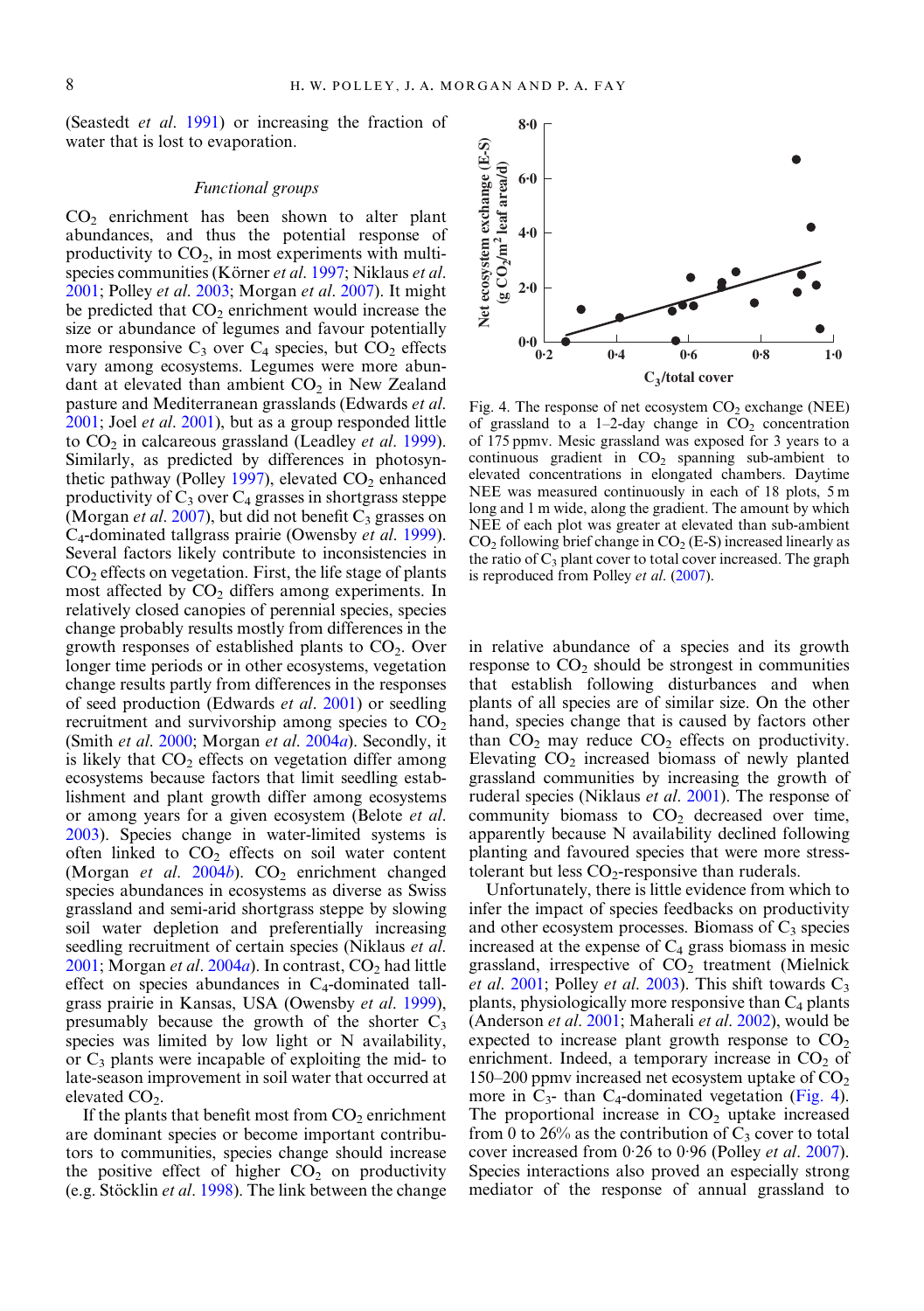changes in the seasonality of precipitation (Suttle et al. [2007\)](#page-13-0). Feedbacks resulting from species shifts reversed the initial responses of productivity and plant and food web diversity to precipitation change within a few years.

To the extent that species change reinforces  $CO<sub>2</sub>$ effects on productivity, the current composition or relative abundances of species may be considered to constrain  $CO<sub>2</sub>$  responses. There are at least two consequences of this constraint. First, the full response of ecosystem processes to  $CO<sub>2</sub>$  may not be evident in the short-term. Secondly, factors that reduce the species pool, limit the dispersal of propagules, or reduce plant establishment could limit  $CO<sub>2</sub>$  effects on productivity.

## SYNTHESIS

Atmospheric  $CO<sub>2</sub>$  enrichment is a chronic and cumulative perturbation that could lead to a sustained increase in primary productivity and changes in other ecosystem processes, such as hydrology and element cycling (Smith et al. [2009](#page-13-0)), unless constrained by regional climatic factors, soil resource levels, disturbance regimes, or the functional groups of organisms present ([Fig. 1](#page-1-0)). Three of these interactive controls, regional climate, soil resources and functional groups, have been shown to regulate proximal effects of  $CO<sub>2</sub>$ on rangeland productivity in fairly predictable fashion and thus to contribute to the variability in  $CO<sub>2</sub>$ responses that have been observed among ecosystems or years. Because these controls interact dynamically with ecosystem processes, the magnitude and nature of the effect of controls on ecosystems may change as  $CO<sub>2</sub>$  modifies ecosystem processes.

It would be expected that most feedbacks from  $CO<sub>2</sub>$ -caused changes in interactive controls are negative and thus dampen rangeland responses to  $CO<sub>2</sub>$ ([Fig. 5](#page-9-0)). Indeed, yields of even intensively managed crop species typically increase far less at elevated  $CO<sub>2</sub>$ than is theoretically possible because negative feedbacks constrain benefits of  $CO<sub>2</sub>$  enrichment for yield (Long et al. [2006\)](#page-11-0). On most rangelands, plant growth is regulated by water availability. Productivity increases across broad geographic gradients on grasslands as annual precipitation increases (Sala et al. [1988\)](#page-13-0). Rangeland productivity and net  $CO<sub>2</sub>$  exchange also vary with changes in precipitation (Knapp & Smith [2001](#page-11-0); Heisler-White et al. [2009](#page-11-0); Polley et al. [2010\)](#page-13-0). To a first approximation then, rangeland responses to  $CO<sub>2</sub>$  will depend on the fraction of precipitation that plants transpire and the efficiency with which C is captured per unit of transpiration. Most feedbacks on  $CO<sub>2</sub>$  effects on water use and water use efficiency are negative because they reduce the ratio of transpiration to other losses of water or lessen the increase in water use efficiency expected as  $CO<sub>2</sub>$ rises. By reducing stomatal conductance, for example,

higher  $CO<sub>2</sub>$  increases leaf temperature and dries air within the canopy (local/regional climate), both of which tend to minimize changes in transpiration rates (Field et al. [1995](#page-10-0); Bunce et al. [1997](#page-10-0)) and, ultimately, productivity. More frequent fires or other disturbances will negatively affect  $CO<sub>2</sub>$  responses if they increase the amount of water that is lost to evaporation, runoff, or deep drainage by reducing canopy leaf area.

Positive feedbacks on  $CO<sub>2</sub>$  responses are fewer and may develop more slowly than some negative feedbacks, but can sustain or even increase initial changes ([Fig. 5\)](#page-9-0). The greater is the impact of  $CO<sub>2</sub>$  on interactive controls that provide positive feedback, the greater is the possibility that  $CO<sub>2</sub>$  effects on productivity will exceed bounds documented in manipulative experiments. The most common source of positive feedbacks on  $CO<sub>2</sub>$  responses appears to be through changes in plant species and functional group composition. For example,  $CO<sub>2</sub>$  enrichment may relieve the N limitation on biomass response by increasing the relative abundance of legumes among plant functional groups (Edwards et al. [2001](#page-10-0); Joel et al. [2001](#page-11-0)).

Although positive feedbacks amplify  $CO<sub>2</sub>$ responses,  $CO<sub>2</sub>$  enrichment probably will not lead to large and continuous changes in ecosystem processes in extensively managed systems such as rangelands, for two reasons. First, positive feedbacks may not become fully expressed when they depend on factors in addition to  $CO<sub>2</sub>$ . Vegetation change can enhance  $CO<sub>2</sub>$  effects on productivity, but is mediated by aspects of plant demography over which  $CO<sub>2</sub>$  has little or no influence. Second, atmospheric  $CO<sub>2</sub>$  is increasing rapidly compared to the rate at which positive feedbacks from some interactive controls develop.  $CO<sub>2</sub>$  may increase more rapidly than soil N accumulation in some ecosystems, for example. Constraints on positive feedbacks imply that rangeland responses to a given increase in  $CO<sub>2</sub>$  may currently be limited more by plant composition, soil N availability, or other controls than during the geological past when  $CO<sub>2</sub>$  concentration rose more slowly.

Positive feedbacks on  $CO<sub>2</sub>$  responses can be exploited more fully in intensively managed ecosystems. Indeed, a primary goal of agricultural management is to lessen constraints of soil resources, disturbances and undesired plants on crop productivity. Several adaptive measures may be taken to maximize plant responses to  $CO<sub>2</sub>$  enrichment and increase the resilience of production systems to variability in temperature and precipitation (Smith & Olesen [2010\)](#page-13-0). The most easily implemented measure involves a change in the species or cultivar of crops that are grown. The magnitude and even direction of crop responses to  $CO<sub>2</sub>$  enrichment are species or cultivar-specific (Baker & Allen [1993;](#page-10-0) Ziska et al.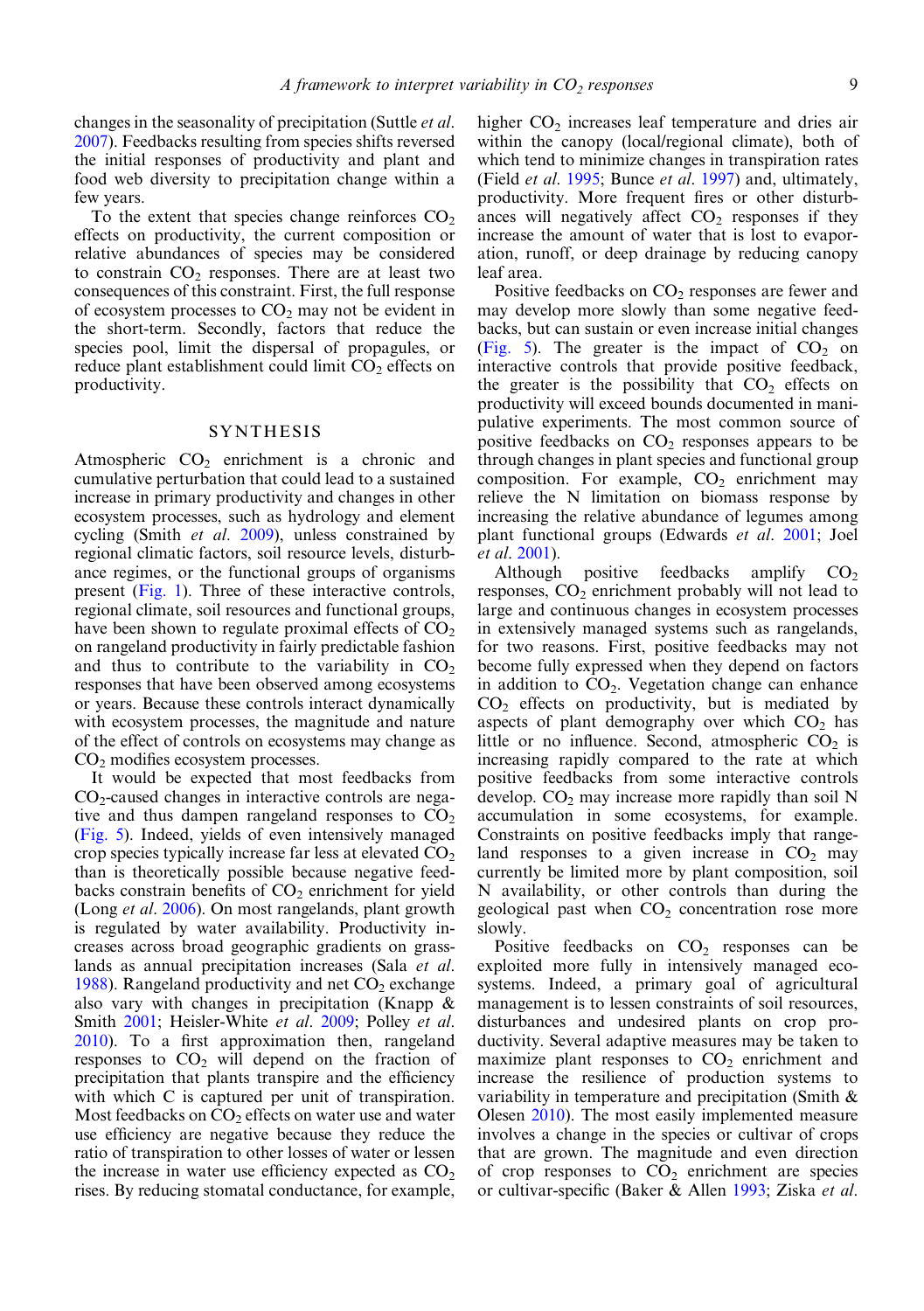

| I<br>I      |
|-------------|
| ٧<br>I<br>I |

<span id="page-9-0"></span>(*a*)

| $CO2$ effect                                                     | Feedback (inactive control)                                                                  | Nature and temporal scale<br>of feedback on productivity |
|------------------------------------------------------------------|----------------------------------------------------------------------------------------------|----------------------------------------------------------|
| Decrease in stomatal<br>conductance                              | Drier air; increase in leaf<br>temperature (Climate)                                         | Negative (minutes to days)                               |
| Increase in productivity or<br>flammability                      | Increase in fires and<br>abundances of $CO2$ -<br>responsive species<br>(disturbance regime) | Positive (years to decades)                              |
| Increase in productivity or<br>flammability                      | Increase in fires and<br>decrease in plant-available<br>N (disturbance regime)               | Negative (years to decades)                              |
| Greater establishment or<br>growth of legumes                    | Increased input of plant-<br>available N (functional<br>groups)                              | Positive (years to decades)                              |
| Increased C input and<br>sequestration of N in<br>organic matter | Decrease in N availability<br>to plants (soil resources)                                     | Negative (years to decades)                              |

Fig. 5. Hypothesized effects of CO<sub>2</sub>-caused changes in interactive controls of ecosystem processes on the response of rangeland productivity to  $CO_2$  enrichment. (a) Changes in regional and local climate, soil resources, disturbance regime and functional groups of organisms that result from CO2 effects on ecosystem processes may feed back to either dampen (*−*) or amplify (+) the initial response of productivity and other processes to  $CO<sub>2</sub>$ . Feedbacks resulting from  $CO<sub>2</sub>$ -caused changes in climatic factors and soil resources levels or cycling are hypothesized to strongly dampen CO<sub>2</sub> effects on productivity, whereas changes in the composition or abundances of functional groups of plants may amplify  $CO<sub>2</sub>$  effects on rangelands. (b) Examples of how CO2 effects on plant and ecosystem processes contribute to changes in interactive controls that feedback to affect the response of rangeland productivity to  $CO<sub>2</sub>$  enrichment.

[1996](#page-13-0)). Other options for maximizing crop productivity at elevated  $CO<sub>2</sub>$  include the addition of diversity to crop rotations and of legumes to cerealbased systems.

Interactive controls have been discussed as if they depended on state factors and interactions with ecosystem processes alone. In reality, human activities are contributing to large and directional changes in all interactive controls of rangeland processes: regional climate (land use changes), soil resources (N fertilization and deposition), disturbance regime (fire control and overgrazing) and functional groups of organisms (species introductions and simplification of biotic communities). Some of these changes have amplified

impacts of higher  $CO<sub>2</sub>$ . For example, plant growth appears to particularly responsive to  $CO<sub>2</sub>$  among annual grasses, such as Bromus tectorum (Smith et al. 1987; Ziska *et al.* [2005\)](#page-13-0), that proliferated on rangelands in western North America because of livestock movement and overgrazing (Mack [1986\)](#page-11-0). Others, such as simplification of plant communities, may be depressing  $CO<sub>2</sub>$  effects (Niklaus *et al.* [2001;](#page-12-0) Reich et al. [2004\)](#page-13-0).

Higher  $CO<sub>2</sub>$  concentration, together with directional changes in interactive controls, also are reducing the strength of negative feedbacks that sustained rangeland structure and functioning in the past. For example, positive effects of  $CO<sub>2</sub>$  enrichment on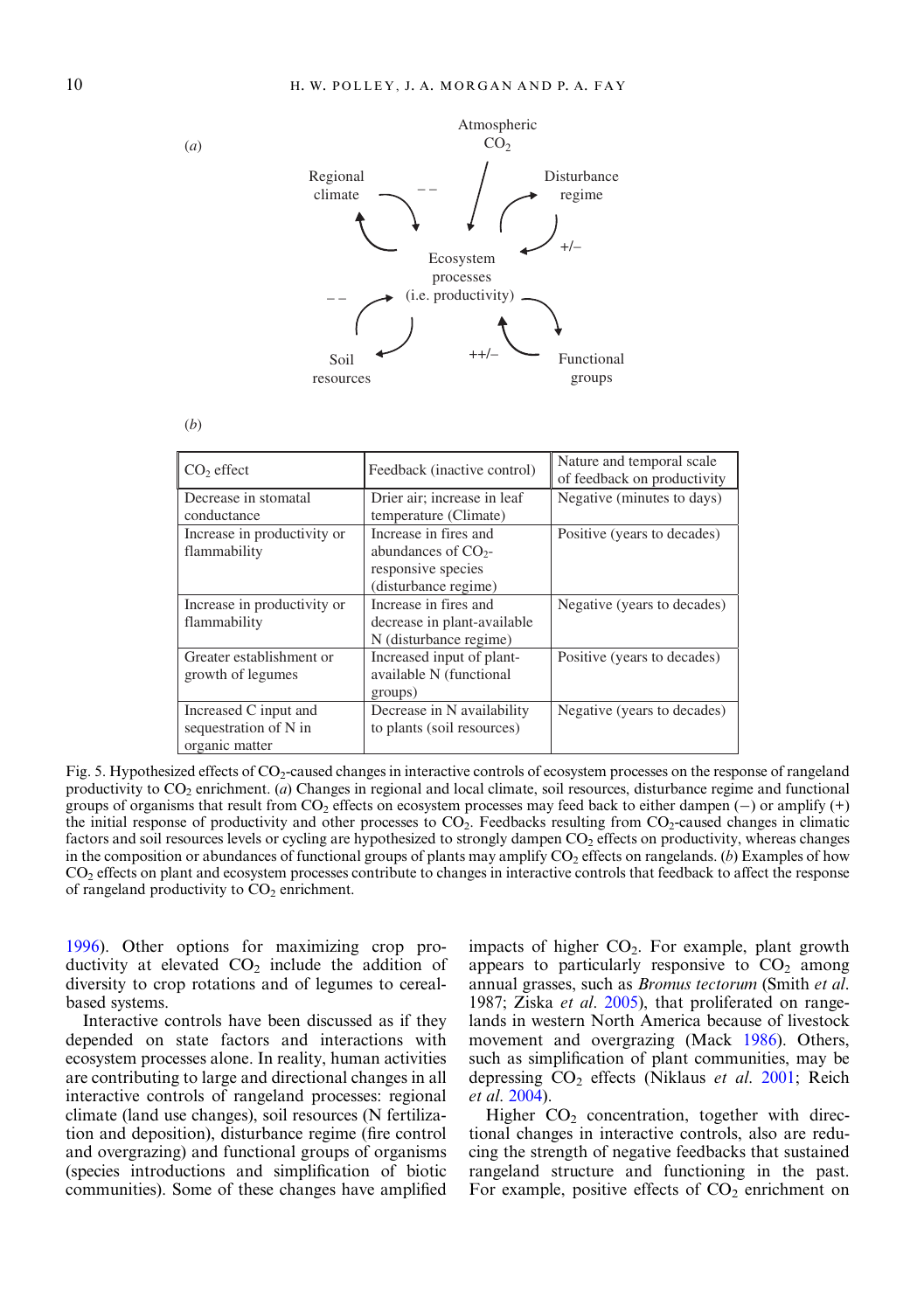<span id="page-10-0"></span>establishment and growth rates of woody plants (Polley et al. [2002](#page-13-0)b; Morgan et al. [2007](#page-12-0)), together with directional change in disturbance regimes on grass-dominated ecosystems (fire control and overgrazing), have contributed to tree encroachment on rangelands and to substantial changes in ecosystem structure and functioning (Bond 2008).

The 'interactive controls' approach discussed earlier provides a framework for determining why  $CO<sub>2</sub>$ effects on productivity vary among ecosystems and, importantly, how changes in interactive controls may feed back to affect ecosystem sensitivity to  $CO<sub>2</sub>$ . The approach is flexible enough to accommodate human influences, ecosystem processes other than productivity, and ecosystems in addition to rangelands. Using this approach, it is concluded that shifts in plant species composition will be required on most rangelands if  $CO<sub>2</sub>$  enrichment is to continue to increase productivity. Vegetation change and, ultimately, rangeland responses to  $CO<sub>2</sub>$  thus may depend on how quickly species that can best utilize  $CO<sub>2</sub>$  in a given area will reach and colonize appropriate sites.

# **REFERENCES**

- ANDERSON, L.J., MAHERALI, H., JOHNSON, H.B., POLLEY, H. W. & JACKSON, R. B. (2001). Gas exchange and photosynthetic acclimation over subambient to elevated  $CO_2$  in a  $C_3-C_4$  grassland. Global Change Biology 7, 693–707.
- BAKER, J. T. & ALLEN, L. H. Jr. (1993). Contrasting crop species responses to  $CO<sub>2</sub>$  and temperature: rice, soybean and citrus. Vegetatio 104/105, 239–260.
- BELOTE, R. T., WELTZIN, J. F. & NORBY, R. J. (2003). Response of an understory plant community to elevated  $[CO<sub>2</sub>]$  depends on differential responses of dominant invasive species and is mediated by soil water availability. New Phytologist 161, 827–835.
- BOND, W. J. (2008). What limits trees in  $C_4$  grasslands and savannas? Annual Review of Ecology, Evolution, and Systematics 39, 641–659.
- BROWN, J.R. & ARCHER, S. (1999). Shrub invasion of grassland: Recruitment is continuous and not regulated by herbaceous biomass or density. Ecology 80, 2385–2396.
- BUNCE, J. A., WILSON, K. B. & CARLSON, T. N. (1997). The effect of doubled  $CO<sub>2</sub>$  on water use by alfalfa and orchard grass: simulating evapotranspiration using canopy conductance measurements. Global Change Biology 3, 81–87.
- BURKE, I. C., LAUENROTH, W. K. & PARTON, W. J. (1997). Regional and temporal variation in net primary production and nitrogen mineralization in grasslands. Ecology 78, 1330–1340.
- CAMPBELL, B. D., STAFFORD SMITH, D. M. & MCKEON, G. M. (1997). Elevated  $CO<sub>2</sub>$  and water supply interactions in grasslands: a pastures and rangelands management perspective. Global Change Biology 3, 177–187.
- CANADELL, J. G., LE QUÉRÉ, C., RAUPACH, M. R., FIELD, C. B., BUITENHUIS, E. T., CIAIS, P., CONWAY, T. J., GILLETT, N. P., HOUGHTON, R. A. & MARLAND, G. (2007) Contributions to accelerating atmospheric  $CO<sub>2</sub>$  growth from economic activity, carbon intensity, and efficiency of natural sinks. Proceedings of the National Academy of Sciences, USA 104, 18866-18870.
- CHAPIN, F. S. III, TORN, M. S. & TATENO, M. (1996). Principles of ecosystem sustainability. American Naturalist 148, 1016–1037.
- COTRUFO, M. F., INESON, P. & SCOTT, A. (1998). Elevated  $CO<sub>2</sub>$  reduces the nitrogen concentration of plant tissues. Global Change Biology 4, 43–54.
- DIJKSTRA, F. A., PENDALL, E., MOSIER, A. R., KING, J. Y., MILCHUNAS, D. G. & MORGAN, J. A. (2008). Long-term enhancement of N availability and plant growth under

elevated CO<sub>2</sub> in a semi-arid grassland. Functional Ecology 22, 975–982.

- DUKES, J. S., CHIARIELLO, N. R., CLELAND, E. E., MOORE, L. A., SHAW, M. R., THAYER, S., TOBECK, T., MOONEY, H. A. & FIELD, C. B. (2005). Responses of grassland production to single and multiple global environmental changes. PLoS Biology 3, e319.
- EDWARDS, G. R., CLARK, H. & NEWTON, P. C. D. (2001). Carbon dioxide enrichment affects seedling recruitment in an infertile, permanent grassland grazed by sheep. Oecologia 127, 383–394.
- FAJER, E. D., BOWERS, M. D. & BAZZAZ, F. A. (1991). Performance and allocation patterns of the perennial herb, Plantago lanceolata, in response to simulated herbivory and elevated  $CO_2$  environments. Oecologia 87, 37-42.
- FAY, P. A., KAUFMAN, D. M., NIPPERT, J. B., CARLISLE, J. D. & HARPER, C. W. (2008). Changes in grassland ecosystem function due to extreme rainfall events: Implications for responses to climate change. Global Change Biology 14, 1600–1608.
- FAY, P. A., KELLEY, A. M., PROCTER, A. C., HUI, D., JIN, V. L., JACKSON, R. B., JOHNSON, H. B. & POLLEY, H. W. (2009). Primary productivity and water balance of grassland vegetation on three soils in a continuous  $CO<sub>2</sub>$  gradient: initial results from the lysimeter CO<sub>2</sub> gradient experiment. Ecosystems 12, 699-714.
- FIELD, C. B., JACKSON, R. B. & MOONEY, H. A. (1995). Stomatal responses to increased  $CO<sub>2</sub>$ : implications from the plant to the global scale. Plant, Cell and Environment 18, 1214–1225.
- FOLLETT, R. F. & REED, D. A. (2010). Soil carbon sequestration in grazing lands: societal benefits and policy implications. Rangeland Ecology and Management 63, 4–15.
- FREDEEN, A. L., RANDERSON, J. T., HOLBROOK, N. M. & FIELD, C. B. (1997). Elevated atmospheric  $CO<sub>2</sub>$  increases water availability in a water-limited grassland ecosystem. Journal of the American Water Resources Association 33,  $1033-1039.$ <br>LL, R.A.,
- GILL, R.A., POLLEY, H.W., JOHNSON, H.B., ANDERSON, L. J., MAHERALI, H. & JACKSON, R. B. (2002). Nonlinear grassland responses to past and future atmospheric CO<sub>2</sub>. Nature 417, 279-282.
- GILL, R. A., ANDERSON, L. J., POLLEY, H. W., JOHNSON, H. B. & JACKSON, R. B. (2006) Potential nitrogen constraints on soil carbon sequestration under low and elevated atmospheric CO<sub>2</sub>. Ecology 87, 41–52.
- GRÜNZWEIG, J. M. & KÖRNER, C. (2001). Growth, water and nitrogen relations in grassland model ecosystems of the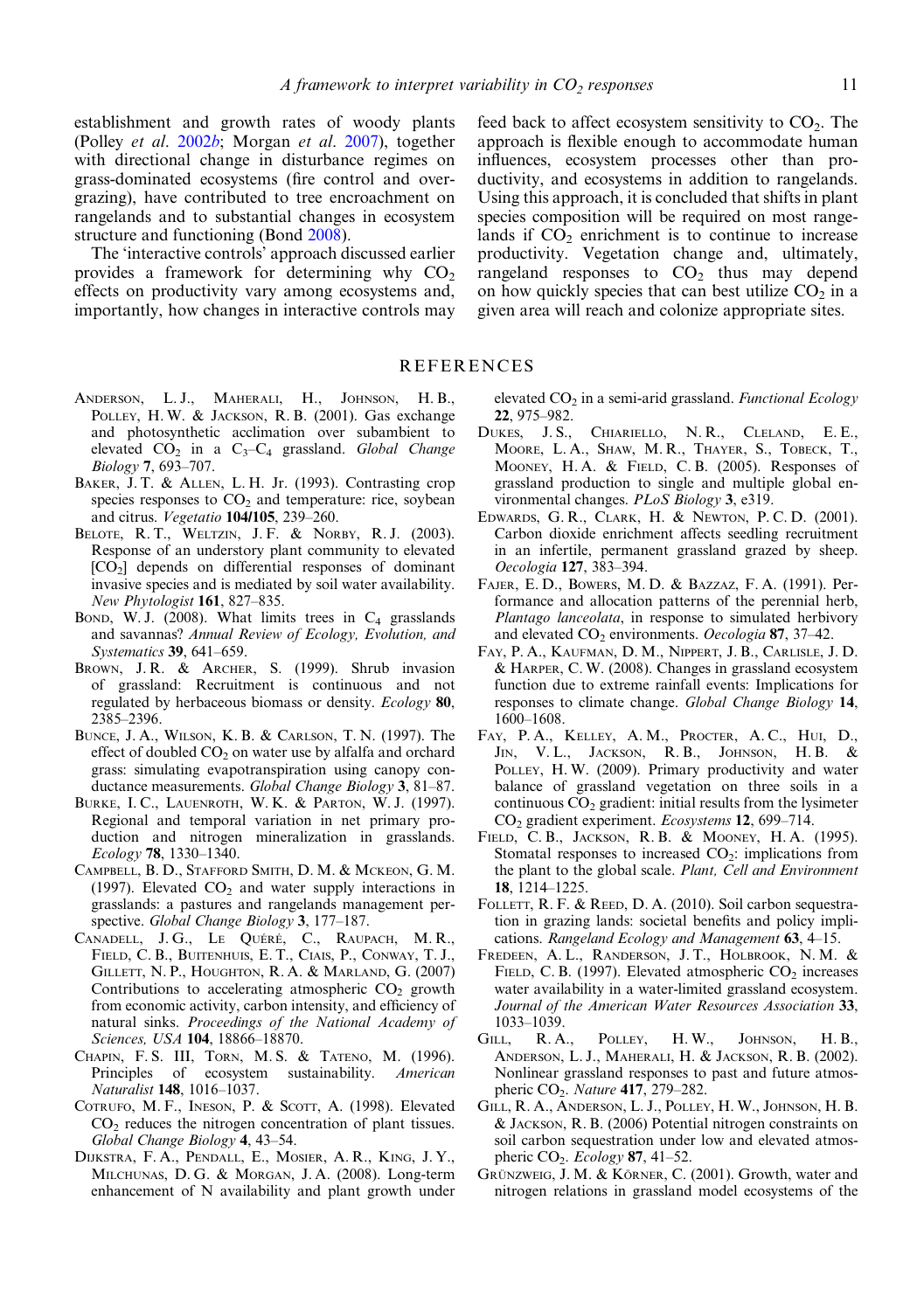<span id="page-11-0"></span>semi-arid Negev of Israel exposed to elevated  $CO<sub>2</sub>$ . Oecologia 128, 251–262.

- HAMILTON, E. W. III, HECKATHORN, S. A., JOSHI, P., WANG, D. & BARUA, D. (2008). Interactive effects of elevated CO<sub>2</sub> and growth temperature on the tolerance of photosynthesis to acute heat stress in  $C_3$  and  $C_4$ species. Journal of Integrative Plant Biology 50, 1375– 1387.
- HARMENS, H., WILLIAMS, P.D., PETERS, S.L., BAMBRICK, M. T., HOPKINS, A. & ASHENDEN, T. W. (2004). Impacts of elevated atmospheric  $CO<sub>2</sub>$  and temperature on plant community structure of a temperate grassland are modulated by cutting frequency. Grass and Forage Science 59, 144–156.
- HEIMANN, M. & REICHSTEIN, M. (2008). Terrestrial ecosystem carbon dynamics and climate feedbacks. Nature 451, 289–292.
- HEISLER-WHITE, J. L., BLAIR, J. M., KELLY, E. F., HARMONEY, K. & KNAPP, A. K. (2009). Contingent productivity responses to more extreme rainfall regimes across a grassland biome. Global Change Biology 15, 2894–2904.
- HENRY, H. A. L., CHIARIELLO, N. R., VITOUSEK, P. M., MOONEY, H. A. & FIELD, C. B. (2006). Interactive effects of fire, elevated carbon dioxide, nitrogen deposition, and precipitation on a California annual grassland. Ecosystems 9, 1066–1075.
- HOWE, H. F. (1994). Managing species diversity in tallgrass prairies: assumptions and implications. Conservation Biology 8, 691–704.
- HUNGATE, B.A., CHAPIN, F.S. III, ZHONG, H., HOLLAND, E. A. & FIELD, C. B. (1997). Stimulation of grassland nitrogen cycling under carbon dioxide enrichment. Oecologia 109, 149–153.
- IDSO, S. B., KIMBALL, B. A., AKIN, D. E. & KRIDLER, J. (1993). A general relationship between  $CO<sub>2</sub>$ -induced reductions in stomatal conductance and concomitant increases in foliage temperature. Environmental and Experimental Botany 33, 443–446.
- IPCC (2007). Climate Change 2007: The Physical Science Basis. Summary for Policymakers. Cambridge, UK: Cambridge University Press.
- JACKSON, R. B., SALA, O. E., FIELD, C. B. & MOONEY, H. A. (1994).  $CO<sub>2</sub>$  alters water use, carbon gain, and yield for the dominant species in a natural grassland. Oecologia 98, 257–262.
- JANSEN, E., OVERPECK, J., BRIFFA, K. R., DUPLESSY, J.-C., JOOS, F., MASSON-DELMOTTE, V., OLAGO, D., OTTO-BLIESNER, B., PELTIER, W. R., RAHMSTORF, S., RAMESH, R., RAYNAUD, D., RIND, D., SOLOMINA, O., VILLALBA, R. & ZHANG, D. (2007). Palaeoclimate. In Climate Change 2007: The Physical Science Basis. Contribution of Working Group I to the Fourth Assessment Report of the Intergovernmental Panel on Climate Change (Eds S. Solomon, D. Qin, M. Manning, M. Marquis, K. Avert, M. M. B. Tignor, H. L. Miller & Z. Chen), pp. 434–497. Cambridge, UK: Cambridge University Press.
- JENNY, H. (1941). Factors of Soil Formation: A System of Quantitative Pedology. New York: McGraw-Hill.
- JOEL, G., CHAPIN, F. S. III, CHIARIELLO, N. R., THAYER, S. S. & FIELD, C. B. (2001). Species-specific responses of plant communities to altered carbon and nutrient availability. Global Change Biology 7, 435–450.
- JOUZEL, J., BARKOV, N. I., BARNOLA, J. M., BENDER, M., CHAPPELLAZ, J., GENTHON, C., KOTLYAKOV, V. M., LIPENKOV, V., LORIUS, C., PETIT, J. R., RAYNAUD, D., RAISBECK, G., RITZ, C., SOWERS, T., STIEVENARD, M., YIOU, F. & YIOU, P. (1993). Extending the Vostok ice-core record of paleoclimate to the penultimate glacial period. Nature 364, 407–412.
- KEELING, R. F., PIPER, S. C., BOLLENBACHER, A. F. & WALKER, J. S.  $(2009)$ . Atmospheric  $CO<sub>2</sub>$  records from sites in the SIO air sampling network. In Trends: A Compendium of Data on Global Change. Oak Ridge, TN: Carbon Dioxide Information Analysis Center, Oak Ridge National Laboratory, US Department of Energy. doi: 10.3334/CDIAC/atg.035. Available online at http://cdiac. ornl.gov/trends/co2/sio-mlo.html (verified 3 August 2010).
- KIMBALL, B. A., PINTER, P. J. Jr, GARCIA, R. L., LAMORTE, R. L., WALL, G. W., HUNSAKER, D. J., WECHSUNG, G., WECHSUNG, F. & KARTSCHALL, T. (1995). Productivity and water use of wheat under free-air  $CO<sub>2</sub>$ enrichment. Global Change Biology 1, 429–442.
- KING, J. Y., MOSIER, A. R., MORGAN, J. A., LECAIN, D. R., MILCHUNAS, D. G. & PARTON, W. J. (2004). Plant nitrogen dynamics in shorgrass steppe under elevated atmospheric carbon dioxide. Ecosystems 7, 147–160.
- KNAPP, A. K. & SMITH, M. D. (2001). Variation among biomes in temporal dynamics of aboveground primary production. Science 291, 481–484.
- KRAMP, B. A., ANSLEY, R. J. & TUNNELL, T. R. (1998). Survival of mesquite seedlings emerging from cattle and wildlife feces in a semi-arid grassland. Southwestern Naturalist 43, 300–312.
- KÖRNER, C., DIEMER, M., SCHÄPPI, B., NIKLAUS, P. A. & ARNONE, J. (1997). The responses of alpine grassland to four seasons of  $CO<sub>2</sub>$  enrichment: a synthesis. Acta Oecologica 18, 165–175.
- LAU, J. A. & TIFFIN, P. (2009). Elevated carbon dioxide concentrations indirectly affect plant fitness by altering plant tolerance to herbivory. Oecologia 161, 401–410.
- LEADLEY, P. W., NIKLAUS, P. A., STOCKER, R. & KÖRNER, C. (1999). A field study of the effects of elevated  $CO<sub>2</sub>$  on plant biomass and community structure in a calcareous grassland. Oecologia 118, 39–49.
- LONG, S. P., AINSWORTH, E. A., LEAKEY, A. D. B., NÖSBERGER, J. & ORT, D. R. (2006). Food for thought: lower-than-expected crop yield stimulation with rising CO<sub>2</sub> concentrations. Science 312, 1918-1921.
- LUO, Y., SU, B., CURRIE, W. S., DUKES, J. S., FINZI, A., HARTWIG, U., HUNGATE, B., MCMURTRIE, R. E., OREN, R., PARTON, W. J., PATAKI, D. E., SHAW, M. R., ZAK, D. R. & FIELD, C. B. (2004). Progressive nitrogen limitation of ecosystem responses to rising atmospheric carbon dioxide. BioScience 54, 731–739.
- MACK, R. N. (1986). Alien plant invasion into the intermountain west: a case history. In Ecology of Biological Invasions of North America and Hawaii (Eds H. A. Mooney & J. A. Drake), pp. 191–213. New York, NY: Springer-Verlag.
- MAHERALI, H., REID, C. D., POLLEY, H. W., JOHNSON, H. B. & JACKSON, R. B. (2002). Stomatal acclimation over a subambient to elevated  $CO_2$  gradient in a  $C_3/C_4$  grassland. Plant, Cell and Environment 25, 557–566.
- MCNAUGHTON, K. G. & JARVIS, P. G. (1991). Effects of spatial scale on stomatal control of transpiration. Agricultural and Forest Meteorology 54, 279–302.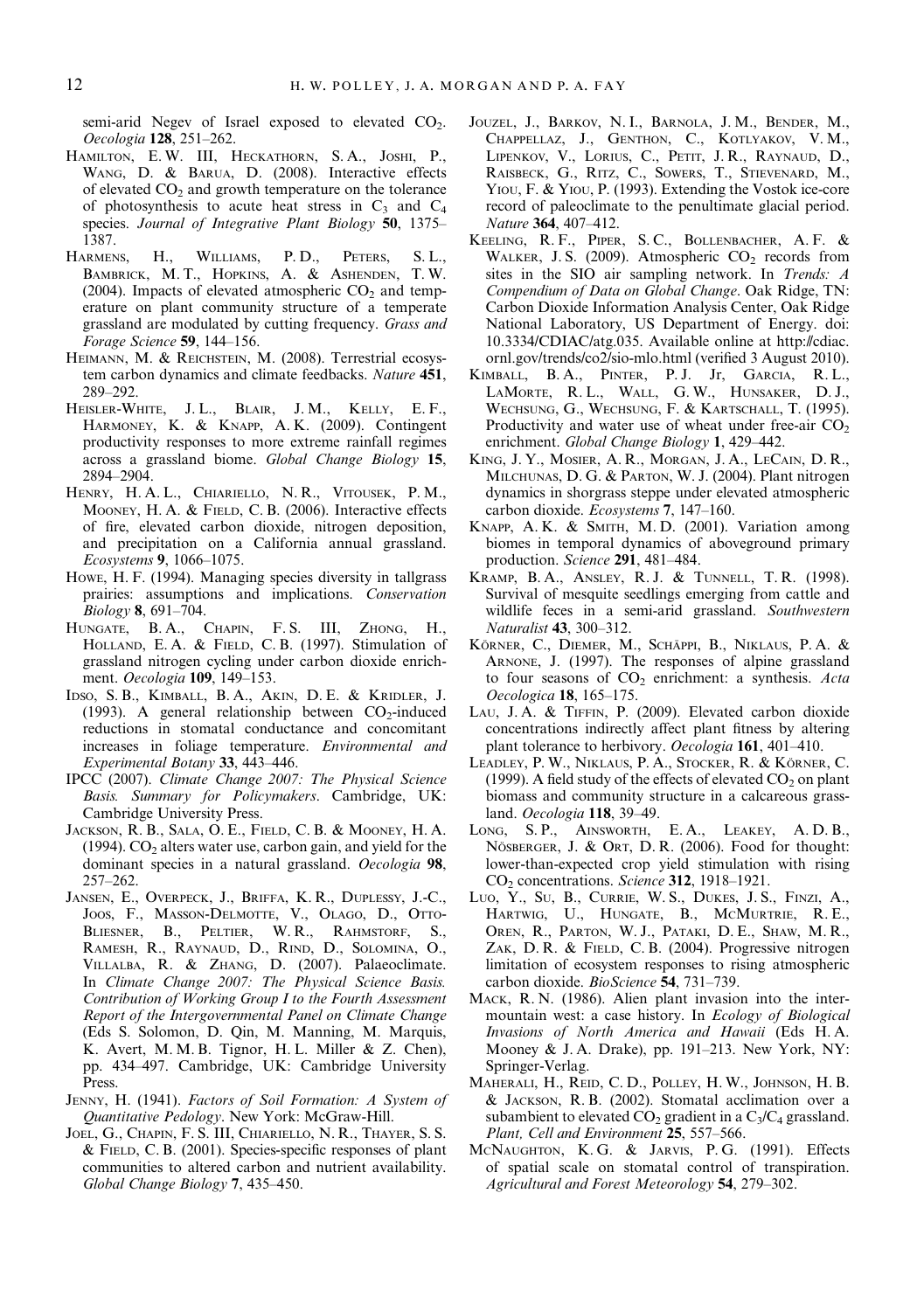- <span id="page-12-0"></span>MIELNICK, P. S., DUGAS, W. A., JOHNSON, H. B., POLLEY, H. W. & SANABRIA, J. (2001). Net grassland carbon flux over a subambient to superambient  $CO<sub>2</sub>$ gradient. Global Change Biology 7, 747–754.
- MILCHUNAS, D. G., MOSIER, A. R., MORGAN, J. A., LECAIN, D. R., KING, J. Y. & NELSON, J. A. (2005). Elevated CO<sub>2</sub> and defoliation effects on a shortgrass steppe: forage quality versus quantity for ruminants. Agriculture, Ecosystems and Environment 111, 166–184.
- MORGAN, J. A. (2005). Rising atmospheric  $CO<sub>2</sub>$  and global climatic change: management implications for grazing lands. In Grasslands: Developments, Opportunities, Perspectives (Eds S. G. Reynolds & J. Frame), pp. 245– 272. Enfield, USA: FAO and Science Publishers Inc.
- MORGAN, J. A., LECAIN, D. R., MOSIER, A. R. & MILCHUNAS, D. G. (2001). Elevated  $CO<sub>2</sub>$  enhances water relations and productivity and affects gas exchange in  $C_3$ and C4 grasses of the Colorado shortgrass steppe. Global Change Biology 7, 451–466.
- MORGAN, J. A., MOSIER, A. R., MILCHUNAS, D. G., LECAIN, D. R., NELSON, J. A. & PARTON, W. J. (2004a).  $CO<sub>2</sub>$  enhances productivity of the shortgrass steppe, alters species composition, and reduces forage digestibility. Ecological Applications 14, 208–219.
- MORGAN, J. A., PATAKI, D. E., KÖRNER, C., CLARK, H., DEL GROSSO, S. J., GRÜNZWEIG, J. M., KNAPP, A. K., MOSIER, A. R., NEWTON, P. C. D., NIKLAUS, P. A., NIPPERT, J. B., NOWAK, R. S., PARTON, W. J., POLLEY, H. W. & SHAW, M. R. (2004b). Water relations in grassland and desert ecosystems exposed to elevated atmospheric CO<sub>2</sub>. Oecologia 140, 11–25.
- MORGAN, J. A., MILCHUNAS, D. G., LECAIN, D. R., WEST, M. & MOSIER, A. R. (2007). Carbon dioxide enrichment alters plant community structure and accelerates shrub growth in the shortgrass steppe. Proceedings of the National Academy of Sciences, USA 104, 14724– 14729.
- NATIONAL AGRICULTURAL STATISTICS SERVICE OF USDA. (2006). Statistics on cattle, hogs, and sheep. In Agricultural Statistics (Eds F. Chapman & R. M. Petrone), pp. VII-1–VII-62. Washington, DC: US Government Printing Office.
- NELSON, J.A., MORGAN, J.A., LECAIN, D.R., MOSIER, A. R., MILCHUNAS, D. G. & PARTON, W. J. (2004). Elevated  $CO<sub>2</sub>$  increases soil moisture and enhances plant water relations in a long-term field study in the semiarid shortgrass steppe of Northern Colorado. Plant and Soil 259, 169–179.
- NEWTON, P. C. D., ALLARD, V., CARRAN, R. A. & LIEFFERING, M.  $(2006)$ . Impacts of elevated  $CO<sub>2</sub>$  on a grassland grazed by sheep: the New Zealand FACE experiment. In Managed Ecosystems and  $CO<sub>2</sub>$ : Case Studies, Processes, and Perspective (Eds J. Nösberger, S. P. Long, R. J. Norby, M. Stitt, G. R. Hendrey & H. Blum), pp. 157–171. Ecological Studies, vol. 187. Berlin: Springer-Verlag.
- NIKLAUS, P. A. & KÖRNER, C. (2004). Synthesis of a six-year study of calcareous grassland responses to in situ  $CO<sub>2</sub>$ enrichment. Ecological Monographs 74, 491–511.
- NIKLAUS, P. A., SPINNLER, D. & KÖRNER, C. (1998). Soil moisture dynamics of calcareous grassland under elevated CO2. Oecologia 117, 201–208.
- NIKLAUS, P. A., LEADLEY, P. W., SCHMID, B. & KÖRNER, C. (2001). A long-term field study on biodiversity $\times$  elevated

CO<sub>2</sub> interactions in grassland. Ecological Monographs 71, 341–356.

- NOWAK, R. S., ELLSWORTH, D. S. & SMITH, S. D. (2004). Functional responses of plants to elevated atmospheric  $CO<sub>2</sub> -$  do photosynthetic and productivity data from FACE experiments support early predictions? New Phytologist 162, 253–280.
- OWENSBY, C. E., COYNE, P. I. & AUEN, L. M. (1993). Nitrogen and phosphorus dynamics of a tallgrass prairie ecosystem exposed to elevated carbon dioxide. Plant Cell & Environment 16, 843–850.
- OWENSBY, C. E., AUEN, L. M. & COYNE, P. I. (1994). Biomass production in a nitrogen-fertilized, tallgrass prairie ecosystem exposed to ambient and elevated levels of  $CO<sub>2</sub>$ . Plant and Soil 165, 105-113.
- OWENSBY, C. E., HAM, J. M., KNAPP, A. K., BREMER, D. & AUEN, L. M. (1997). Water vapour fluxes and their impact under elevated  $CO<sub>2</sub>$  in a  $C<sub>4</sub>$ -tallgrass prairie. Global Change Biology 3, 189–195.
- OWENSBY, C. E., HAM, J. M., KNAPP, A. K. & AUEN, L. M. (1999). Biomass production and species composition change in a tallgrass prairie ecosystem after long-term exposure to elevated atmospheric  $CO<sub>2</sub>$ . Global Change Biology 5, 497–506.
- PEARCY, R.W. & EHLERINGER, J. (1984). Comparative ecophysiology of  $C_3$  and  $C_4$  plants. Plant Cell and Environment 7, 1–13.
- PENDALL, E., DEL GROSSO, S., KING, J.Y., LECAIN, D.R., MILCHUNAS, D. G., MORGAN, J. A., MOISER, A. R., OJIMA, D. S., PARTON, W. A., TANS, P. P. & WHITE, J. W. C. (2003). Elevated atmospheric  $CO<sub>2</sub>$  effects and soil water feedbacks on soil respiration components in a Colorado grassland. Global Biogeochemical Cycles 17, 1046.
- PEPPER, D. A., DEL GROSSO, S. J., MCMURTIRE, R. E. & PARTON, W. J. (2005). Simulated carbon sink response of shortgrass steppe, tallgrass prairie and forest ecosystems to rising  $[CO_2]$ , temperature and nitrogen input. Global Biogeochemical Cycles 19, GB1004.
- PETIT, J.R., JOUZEL, J., RAYNAUD, D., BARKOV, N.I., BARNOLA, J.-M., BASILE, I., BENDER, M., CHAPPELLAZ, J., DAVIS, M., DELAYGUE, G., DELMOTTE, M., KOTLYAKOV, V. M., LEGRAND, M., LIPENKOV, V. Y., LORIUS, C., PÉPIN, L., RITZ, C., SALTZMAN, E. & STIEVENARD, M. (1999). Climate and atmospheric history of the past 420,000 years from the Vostok ice core, Antarctica. Nature 399, 429–436.
- POLLEY, H. W. (1997). Implications of rising atmospheric carbon dioxide concentration for rangelands. Journal of Range Management 50, 561–577.
- POLLEY, H.W., JOHNSON, H.B. & MAYEUX, M.S. (1997). Leaf physiology, production, water use, and nitrogen dynamics of the grassland invader Acacia smallii at elevated  $CO<sub>2</sub>$  concentration. Tree Physiology 17, 89–96.
- POLLEY, H. W., MORGAN, J. A., CAMPBELL, B. D. & STAFFORD SMITH, M. (2000). Crop ecosystem responses to climatic change: rangelands. In Climate Change and Global Crop Productivity (Eds K. R. Reddy & H. F. Hodges), pp. 293– 314. Wallingford, Oxon, UK: CABI.
- POLLEY, H. W., JOHNSON, H. B. & DERNER, J. D. (2002a). Soil- and plant-water dynamics in a  $C_3/C_4$  grassland exposed to a subambient to superambient  $CO<sub>2</sub>$  gradient. Global Change Biology 8, 1118–1129.